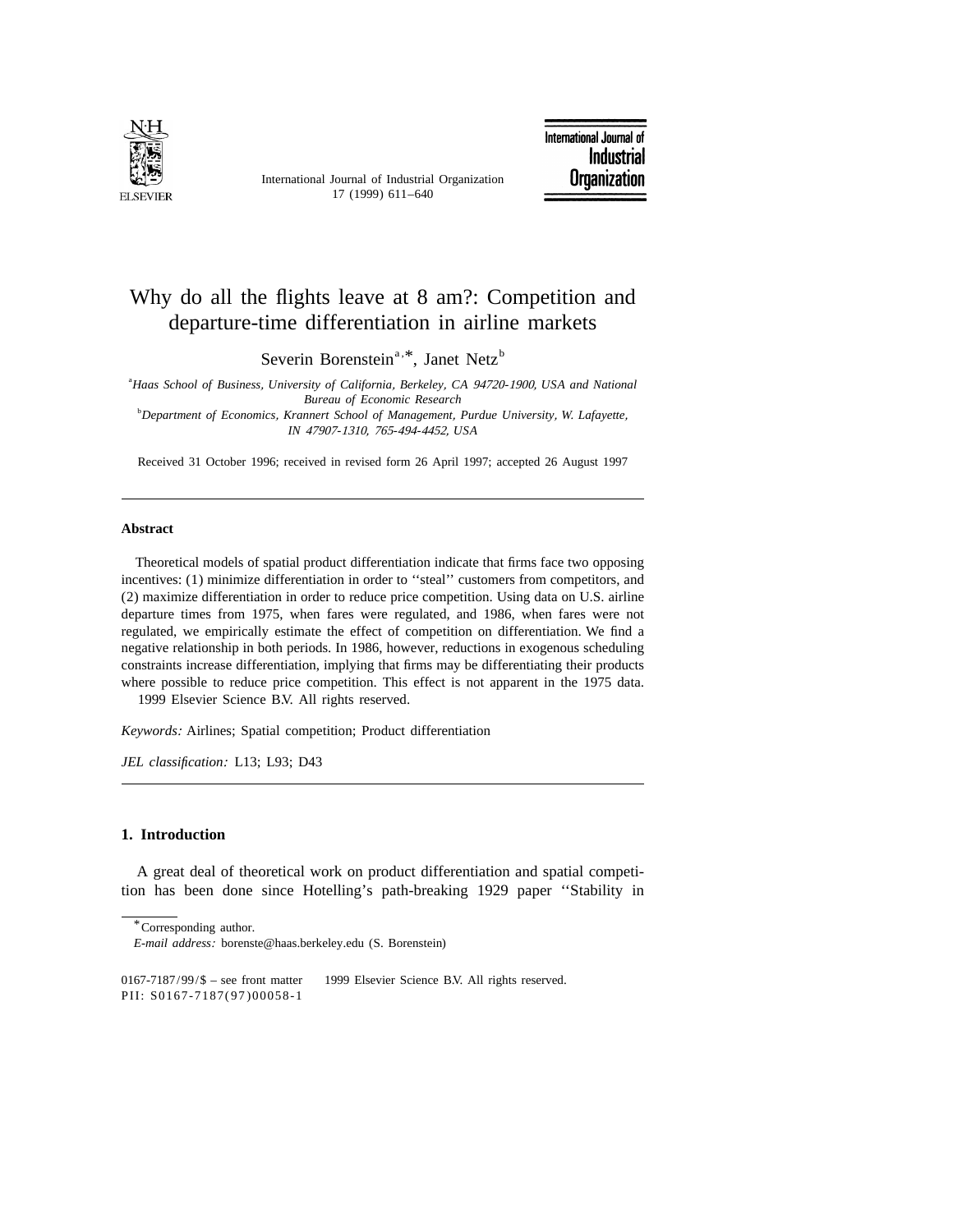Competition.'' This theory literature, however, has developed without the benefit of virtually any empirical investigation. Our paper examines a particular type of product differentiation in the airline industry—the scheduling of flight departure times—in an attempt to shed light on the predictions of the theoretical models.<sup>1</sup> Airline flight scheduling provides a natural, though complex, empirical test of spatial competition theories. The major theoretical findings have natural analogs in this market and a key factor in the theories—the endogeneity of price determination—changed between the 1970s and the 1980s as the airline industry was deregulated.

Hotelling's initial model of spatial competition was very simple, assuming perfectly inelastic demand and a uniform distribution of consumers over the space. His surprising results—minimum differentiation with two firms and no stable equilibrium with three firms—spurred substantial investigation of sensitivity of the results to his assumptions.<sup>2</sup> These works extend Hotelling's model in many directions, allowing elastic demand, a variety of conjectural variations for firms, nonuniform distributions of consumers, and various shapes and dimensions of spaces. While many of the extensions have supported Hotelling's finding of minimum, or at least reduced, differentiation, other work has indicated that competition is consistent with, or does not differ much from, the social optimum.

The mixed results of the theoretical work arise from two conflicting incentives faced by firms competing in two dimensions. On the one hand, firms attempt to locate close to their competitors' locations in order to ''steal'' customers, which we call an ''attraction'' force. However, reducing differentiation increases price competition, reducing the profit to be made on each sale. This effect we term a ''repulsion'' force since it gives each firm an incentive to locate farther from its competitors. Different assumptions cause one or the other of these forces to dominate, resulting in a tendency towards minimal or maximal differentiation, respectively.

Unfortunately for our purposes, the airline industry is much more complicated than the assumptions of any of the models: demand is elastic; passengers are distributed nonuniformly in their preferred departure times; passenger delay costs, analogous to transport costs in a typical spatial model, vary over consumers; each route is part of a network; and airlines compete on departure time, prices, and other quality factors. We attempt to control for the effects of these factors that vary across route observations in order to analyze the strategic incentives of firms to position their brands either closer to competitors' brands or farther away than they would in the absence of competitive considerations. Our approach to this analysis

<sup>&</sup>lt;sup>1</sup> Greenhut et al., 1987, briefly discuss airline scheduling in the context of spatial theory, suggesting that more competition leads to less differentiation.

 $2^2$  As discussed below, these are not actually equilibria. Existence (and uniqueness) of equilibrium is a common problem in models of spatial equilibrium when price is endogenous.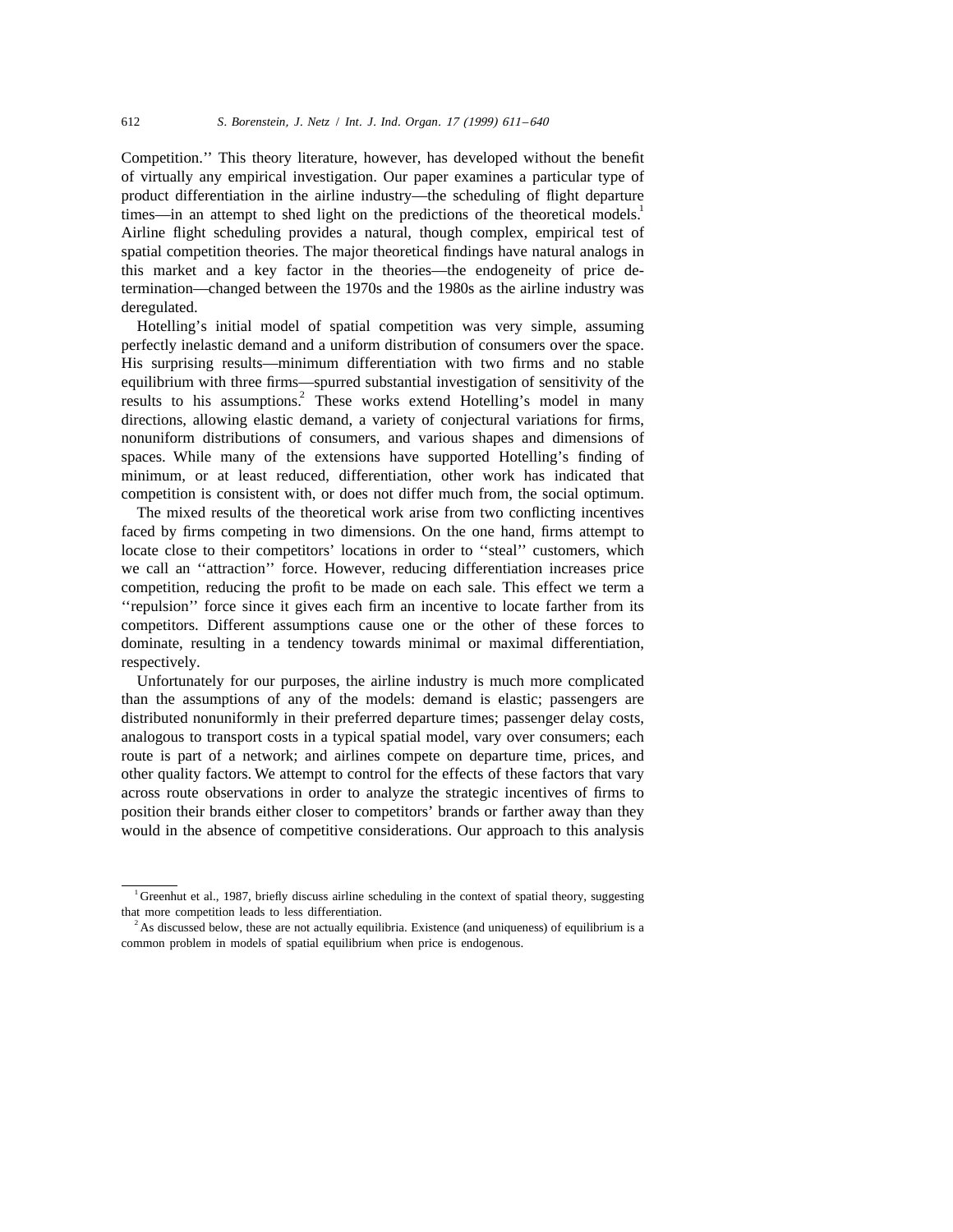is to ask whether, for a given number of flights on a route, the departure times of those flights are closer together or farther apart if they are scheduled by a monopolist than if different flights are scheduled by different airlines. Our results provide support for the assertion that multiple airlines on a route will locate their flights more closely together in time than will a single firm controlling the same number of flights. We argue, however, that this result may capture effects other than competitive positioning of brands. Results indicate that when scheduling possibilities are more constrained by landing slot availability and other factors, the observed scheduling exhibits less differentiation than does unconstrained scheduling.

In Section 2, we review some theoretical models of spatial competition and discuss the factors that seem to determine the degree of product differentiation that obtains. The application of these theories to the airline industry is discussed in Section 3. The most important complication is that flights are part of a network, which affects the incentives for a firm to strategically reschedule flights on a specific route. In Section 4, we describe the data and their sources, introduce the measures we use for analyzing departure-time differentiation, and present simple summary statistics that begin to address the empirical issues. These statistics indicate that as competition on a route increases, the degree of differentiation declines. We present an empirical model of departure-time differentiation in Section 5 and discuss the econometric issues that arise in attempting to estimate this model. The results from our 1986 postderegulation dataset are presented and discussed in Section 6. Analysis using data from 1975, prior to deregulation of the airline industry, is shown in Section 7. Section 8 concludes with some further interpretations of our results.

#### **2. Theories of spatial differentiation**

Hotelling (1929) proposed his model of spatial competition in order to explain a certain puzzle: when there are two sellers of a homogeneous good and price is not equal, why doesn't the firm charging the higher price lose all its customers instantaneously? Hotelling assumed that buyers are distributed uniformly over a line of finite length; that consumers pay the seller's price plus a transport cost per unit distance; that demand is perfectly inelastic; that firms choose price and location in an effort to maximize profits; and that relocation is costless. Hotelling considers a game where firm A is permanently located. Firm B then locates, and then firms choose price. The equilibrium with two firms proposed by Hotelling is characterized by minimum differentiation, i.e., the two firms are paired at the center of the market. This is in contrast to the socially optimal locations that minimize transport costs, where the firms locate at the first and third quartiles and realize identical profits as under minimum differentiation. In the case of three firms, Hotelling finds no stable equilibrium.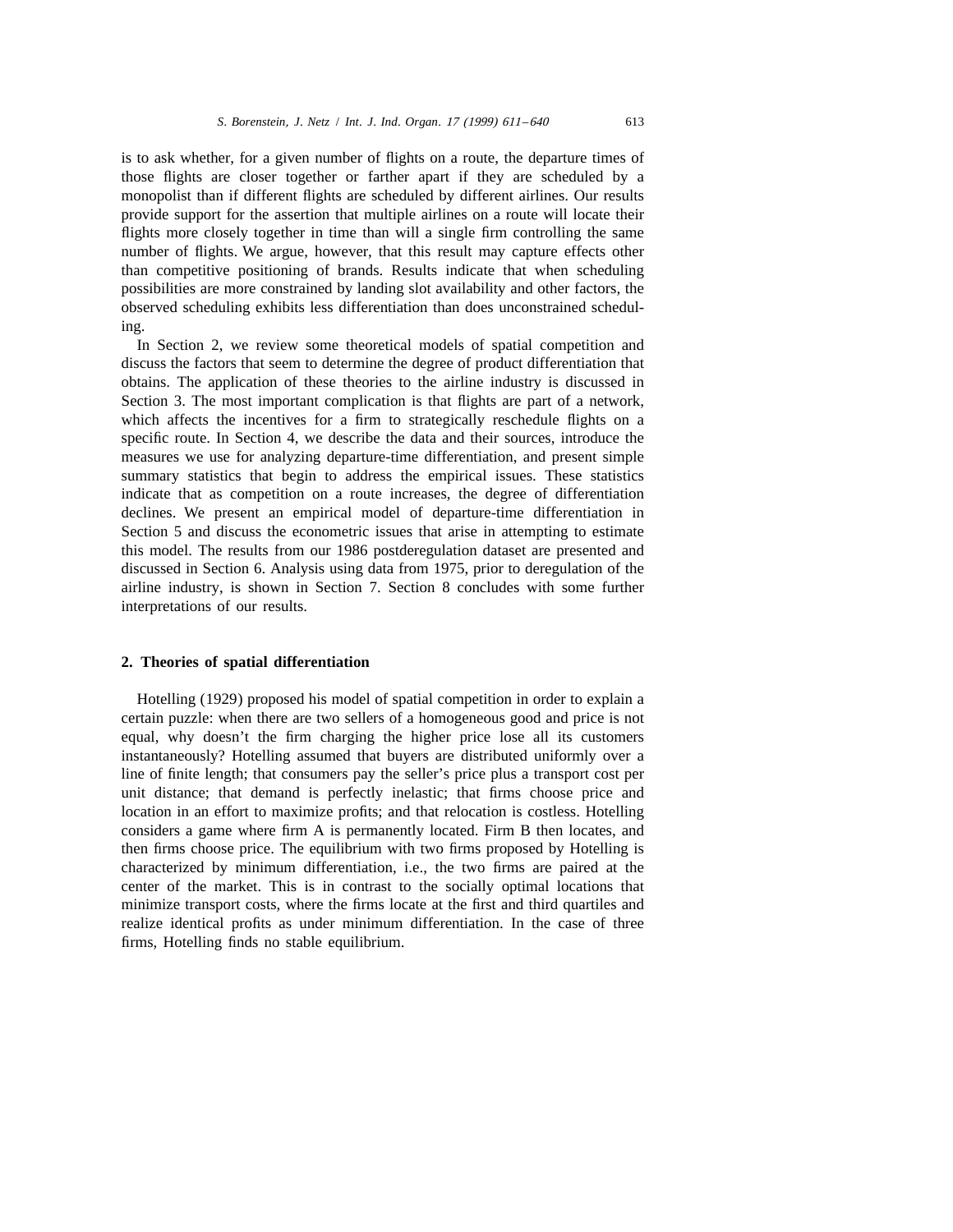d'Aspremont et al. (1979) analytically demonstrate that Hotelling's proposed two-firm equilibrium is not an equilibrium. At minimum differentiation, price would be driven to marginal cost, but if price is equal to marginal cost, either firm has an incentive to relocate further from its competitor and raise its price. Given one firm's location and price, however, the other firm always has an incentive to locate infinitesimally close and to undercut the first firm's price. A number of alternatives have been proposed to guarantee an equilibrium in a model similar to  $Hotelling's<sup>3</sup>$ . Alternative strategies include (1) eliminating the problem by assuming that price is given exogenously; (2) permitting firms to randomize over prices; (3) allowing one firm to be a Stackelberg leader; (4) assuming that transportation costs are quadratic in distance; and (5) introducing heterogeneity in consumer preferences across brands (i.e., gross surplus varies across brands and consumers). The results of all this theoretical analysis indicate that the degree of differentiation is very sensitive to the exact specification of the competitive interaction.

Osborne and Pitchik (1985) allow firms to randomize over prices while otherwise maintaining Hotelling's assumptions. Their proposed equilibrium has firms located very close to the quartiles. Hence the locations are close to the social optimum, in contrast to Hotelling's finding. Anderson (1987) invokes a Stackelberg framework. The equilibrium in this case involves the first firm to enter the market locating at the mid-point. The second firm enters relatively close to one of the ends. Anderson's equilibrium locations are asymmetric, in contrast to the equilibria in most other models. The asymmetry arises from the sequential play; in the equilibrium the second entrant becomes the price leader. In Prescott and Visscher's (1977) model, which is similar to Anderson's, but which takes prices as exogenous, symmetry obtains. If there is only one potential entrant, equilibrium involves minimum differentiation. If there are additional potential entrants, the first two firms will locate symmetrically, but at some distance from the center in order to deter additional entry. d'Aspremont et al. (1979) assume quadratic transportation costs and find an equilibrium in which firms locate as far apart as possible. DePalma et al. (1985) introduce heterogeneity in consumer demand. If there is sufficient consumer heterogeneity, minimum differentiation obtains regardless of the number of firms.<sup>4</sup>

Apart from extensions designed to guarantee existence of an equilibrium, Hotelling's model has been extended in numerous other directions to make the model more applicable to real-world situations. Eaton and Lipsey (1975) and Denzau et al. (1985) each present rigorous expositions of Hotelling's model in

<sup>&</sup>lt;sup>3</sup> For thorough discussions on existence of equilibria in spatial models, see Anderson, 1987, and Gabszewicz and Thisse, 1986.

<sup>&</sup>lt;sup>4</sup> With consumer heterogeneity, consumers no longer necessarily buy from the firm with the cheapest (net) price; other factors now matter. With sufficient consumer heterogeneity, existence of an equilibrium is guaranteed.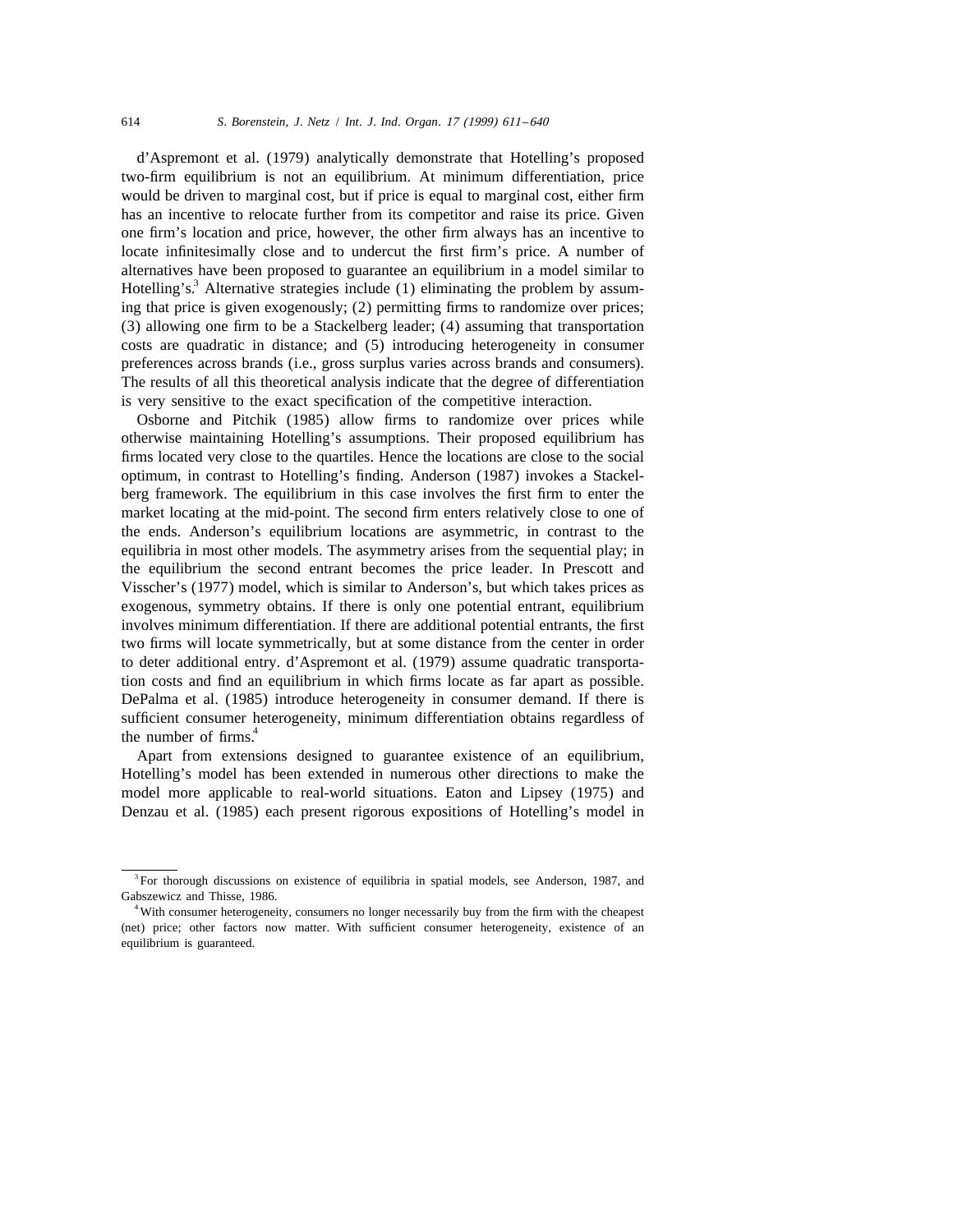which sellers locate simultaneously and compete via location only. These papers analyze the properties of location equilibria for any number of firms. By assuming that firms compete only in location, they skirt the existence problem. They also ignore the complication of potential entry. They are able to specify equilibria for any number of firms with the exception of three. Although minimum differentiation obtains only for two agents, equilibria for more firms is characterized by pairing of firms. For example, on a line of unit length with four firms, the equilibrium has two firms at  $\frac{1}{4}$  and two at  $\frac{3}{4}$ . With five firms, two locate at  $\frac{1}{6}$ , one at  $\frac{1}{2}$ , and two at  $\frac{5}{6}$ . Multiple equilibria exist for greater than five firms, and all equilibria are characterized by a pairing of firms, at least near the endpoints of the line, and by symmetry.

Location theory also has been applied to situations where firms locate more than one outlet. For example, Martinez-Giralt and Neven (1988) examine a duopoly where firms first locate two outlets, then choose price. Based on an assumption of quadratic transportation costs, they find that firms will minimally differentiate their own locations and maximally differentiate relative to each other.<sup>5,6</sup> However, the result of maximum differentiation with respect to competitors is not robust. For one thing, the assumption of quadratic transportation costs is crucial. Models allowing each firm to locate a single outlet (with price endogenous) also find maximal differentiation under quadratic transportation costs. However, if equilibrium is achieved by changing another assumption, for example, by introducing heterogeneity in consumer preferences, minimal differentiation obtains, as discussed above. Work by Gabszewicz and Thisse (1986) and Bensaid and dePalma (1993) suggest that the finding of maximal differentiation may be driven by the assumption that each firm locates two outlets or the assumption that there are only two firms, respectively. Gabszewicz and Thisse allow two firms to locate as many plants as they desire.<sup>7</sup> In this case, the equilibrium will involve competitive pairs of plants located evenly over the market space, similar to the equilibria in the above models for even numbers of firms. That is, the firms differentiate their own outlets, but locate next to their competitors. Bensaid and de Palma extend the analysis to three firms each locating up to two outlets. While confirming Martinez-Giralt and Neven's maximum differentiation result for two firms with two outlets each, they find that (almost) anything goes when there are three firms. The three candidate equilibria under a two-stage, locate then price, game include: an equilibrium where outlets are evenly spaced, with each firm locating its two outlets at opposite sides of the circle; an equilibrium where each firm reduces differentiation of its own

<sup>&</sup>lt;sup>5</sup>Hence, on a bounded line, each firm locates its outlets at one of the ends of the market. On a unit circle, each firm locates its outlets together and directly across the circle from its competitor's location.

<sup>&</sup>lt;sup>6</sup> In contrast, a monopolist would never locate two firms at the same point. Thus, a monopolist leads to more differentiation than more competitive market structures.

<sup>&</sup>lt;sup>7</sup> Fixed costs are assumed to exist, which limits the number of plants each firm will establish.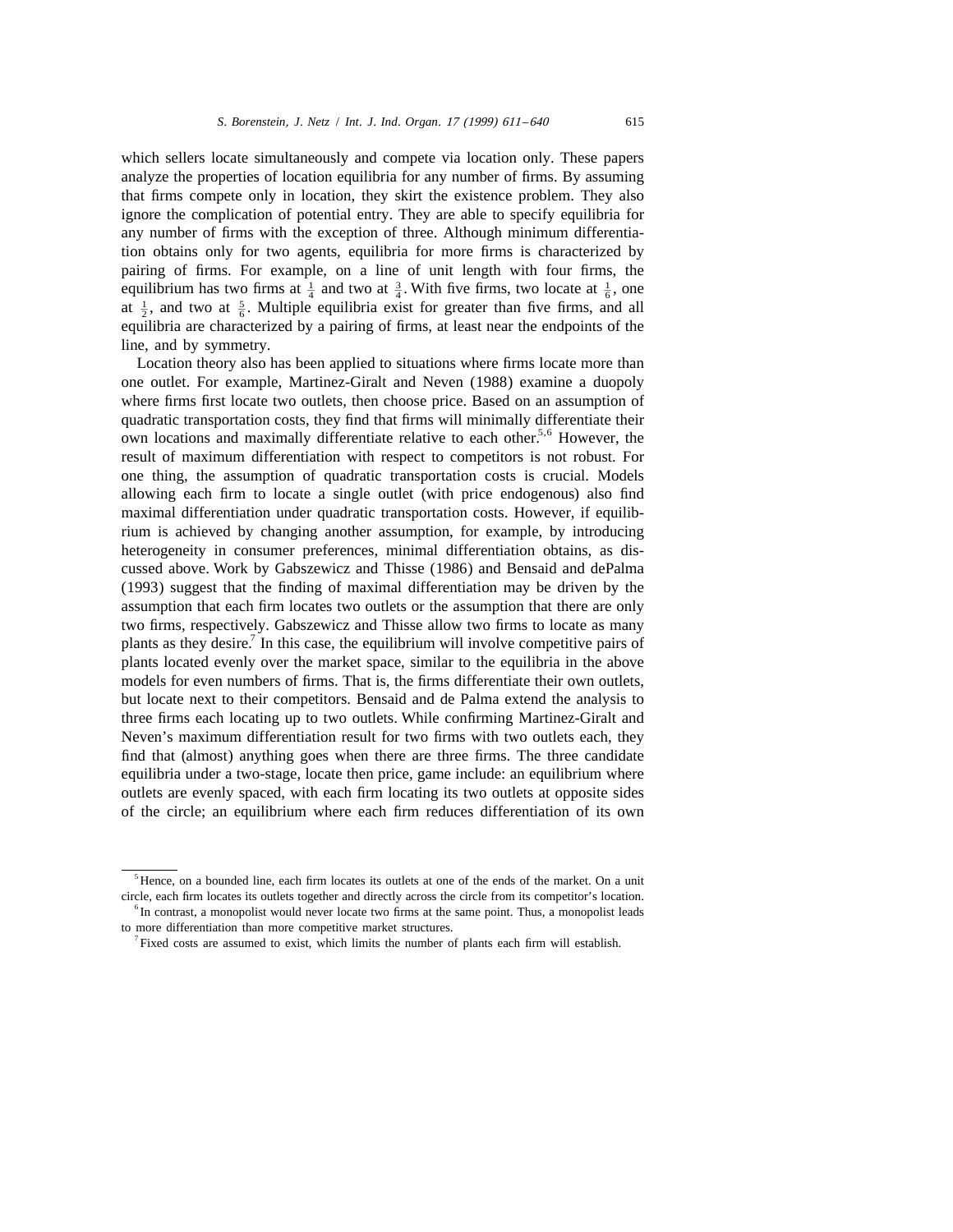outlets (though not to the point of minimum differentiation), while increasing differentiation relative to competitors' outlets; and a mixed equilibrium, where two firms bunch their own outlets at opposite sides of the circle, while the third firm locates its outlets between the competitors, on opposite sides of the circle.<sup>8</sup> Thus, it appears that the literature with regard to firms locating multiple outlets leads to roughly the same equilibria as the literature constraining firms to locate only one outlet: reduced (but not minimal) differentiation, maximal differentiation, and a variety of outcomes in between these two extremes.

Hotelling's model also has been extended to allow for elastic demand and various conjectural variations on the part of firms. Smithies (1941) allows elastic, albeit linear, demand and examines several conjectural variations. Again firms are competing across two dimensions, price and location. When one firm assumes that its competitor will react via price but maintain its location, or assumes its competitor will strategically react via price and location, Smithies concludes the firms will locate towards the center, although minimum differentiation may not obtain. With elastic demand, moving toward the center can result in the loss of customers near the endpoints, depending on parameter values, hence this will mitigate the tendency towards minimum differentiation. Eaton (1972) confirms Smithies' most important results in a more mathematically rigorous investigation. He then derives the parameter values that result in minimum differentiation, showing that for a market length less than a critical value, which is a function of the demand parameters and the transport cost, minimum differentiation obtains. However, Eaton also notes that this equilibrium is unstable as no pure strategy price choices exist. Furthermore, with elastic demand, Eaton demonstrates that an equilibrium with three firms can be reached in which the middle firm makes lower profits, charges a lower price, and has a smaller market share.

Eaton and Lipsey (1976) analyze the sensitivity of minimum differentiation to the conjectural variations of firms and to the distribution of consumers on one- and two-dimensional, bounded and unbounded spaces. While they maintain some simple assumptions—that demand is completely inelastic and that firms charge the same base price—their contribution comes from allowing any distribution of customers that can be represented by a well-behaved density function. In the case of a finite linear space with zero conjectural variations, i.e., firms assume rivals will leave their location unchanged, minimum differentiation occurs as both firms locate at the median of the density function. However, for a unimodal density,

<sup>&</sup>lt;sup>8</sup> Bensaid and dePalma also consider equilibrium locations when two firms each locate two outlets but recognize that a third firm may enter and locate up to two outlets. In that case outlets of the original two firms are more differentiated, and depending on the magnitude of the fixed cost, the third firm may be blockaded from the market, may locate one outlet, or may locate two outlets. This effect does not seem relevant to the case of airline scheduling, since airlines can re-schedule flights very quickly in response to entry. Netz and Taylor (1997) find that in locating retail gas stations, where the cost of re-locating in response to entry is high, firms will increase locational differentiation in order to reduce the likelihood of entry.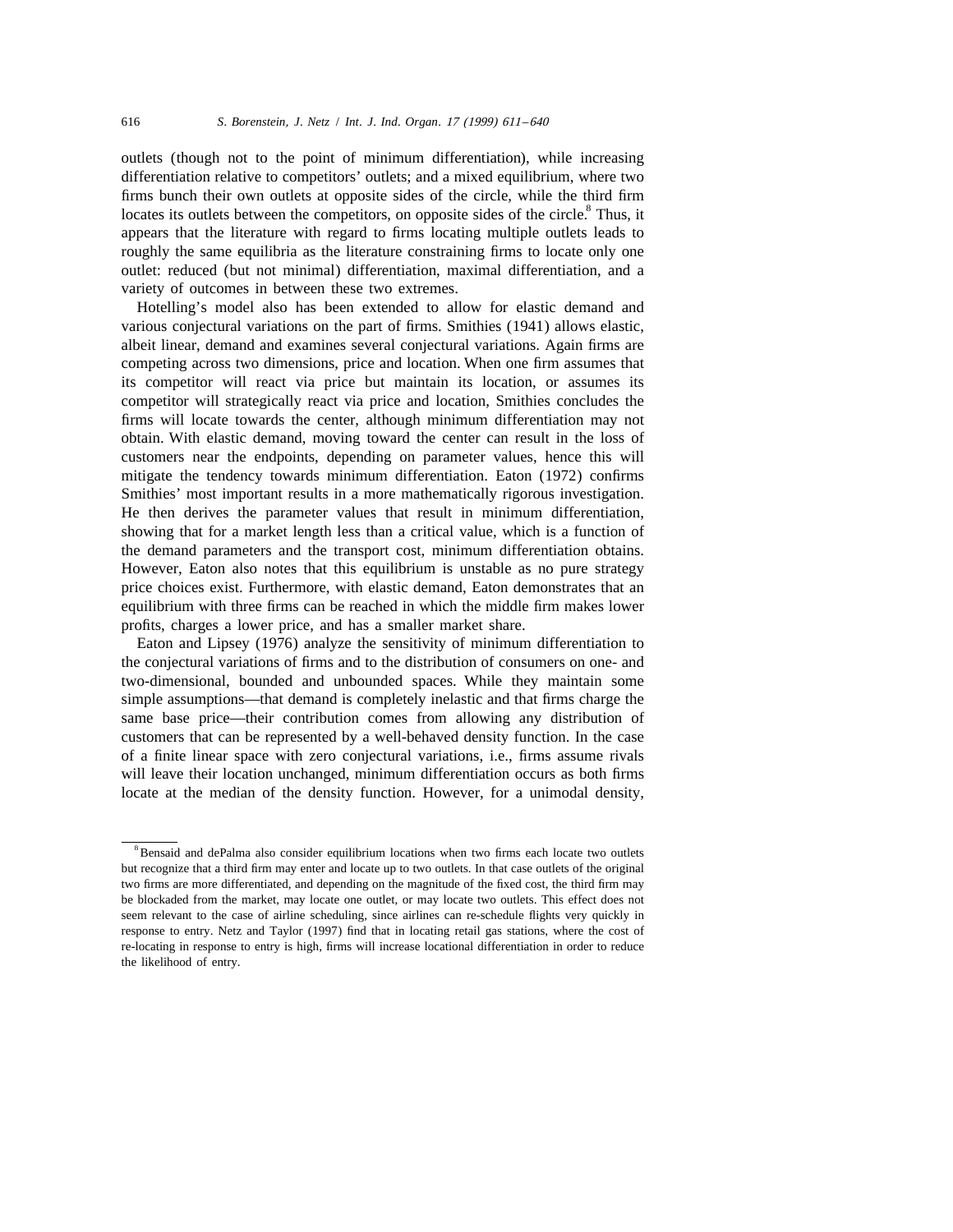there is no equilibrium for more than two firms. Eaton and Lipsey establish that ''[w]ith a variable customer density function that is not rectangular over any finite range of [the line], a necessary condition for equilibrium is that the number of firms does not exceed twice the number of modes."<sup>9</sup> This theorem also applies to unbounded one-dimensional, e.g., circular, spaces. Eaton and Lipsey conclude that Hotelling's results are sensitive to changes in conjectural variation and changes in the distribution of customers. Importantly for our analysis, however, they show that their results are generally not sensitive to market shapes and boundaries, e.g., as one moves from a linear to a circular space. One characteristic of the equilibria of Hotelling's model for more than three firms—pairing of the firms closest to the endpoints—is of course not applicable to a circular space.

Thus, much of the theoretical work to date has concluded that less product differentiation results when many different firms control location choices than when a single firm controls all outlets. Some studies, however, have found that the difference between the monopoly and competitive location choices may be quite small if the firms compete in price as well as location, with the degree of differentiation also depending on conjectural variations and the elasticity of demand. With prices set exogenously, the pure location decision yields only an ''attraction'' force, which systematically results in minimum or decreased differentiation as each firm tries to steal customers from its competitors. When price is endogenous, the desire of each firm to limit price competition by increasing the degree of differentiation results in the opposing ''repulsion'' force. Which influence dominates when price is set endogenously depends upon the assumptions made, especially with regard to conjectural variations. We empirically estimate the degree of differentiation in the airline industry to get a sense of whether the<br>
"repulsion" force or the "attraction" force dominates in this particular industry.<sup>10</sup>

#### **3. Applying location theory to airline scheduling**

The scheduling of airline departure times can be analyzed within a spatial framework, where the space on which we study airline location competition is a one-dimensional circle, in essence a 24-hour clock. Instead of consumers being

<sup>&</sup>lt;sup>9</sup> Eaton and Lipsey, 1976, p. 35. Wherever the density function is rectangular, the number of modes is infinite.

<sup>&</sup>lt;sup>10</sup>While little empirical work has been done on the issue of spatial differentiation, Brown-Kruse et al., 1993, have conducted experimental work that supports the idea of minimum differentiation. In the theoretical model on which they base the experiment, minimum differentiation is in the set of possible equilibria. The observed equilibrium in the one-shot game experiment is minimum differentiation. In a repeated game with an unknown ending and without communication, players exhibit some, largely unsuccessful, attempts to signal to the unknown partner a willingness to coordinate to the collusive locations (at the quartiles), but in general minimum differentiation obtains. However, with non-binding communications the observed location pattern is at the quartiles.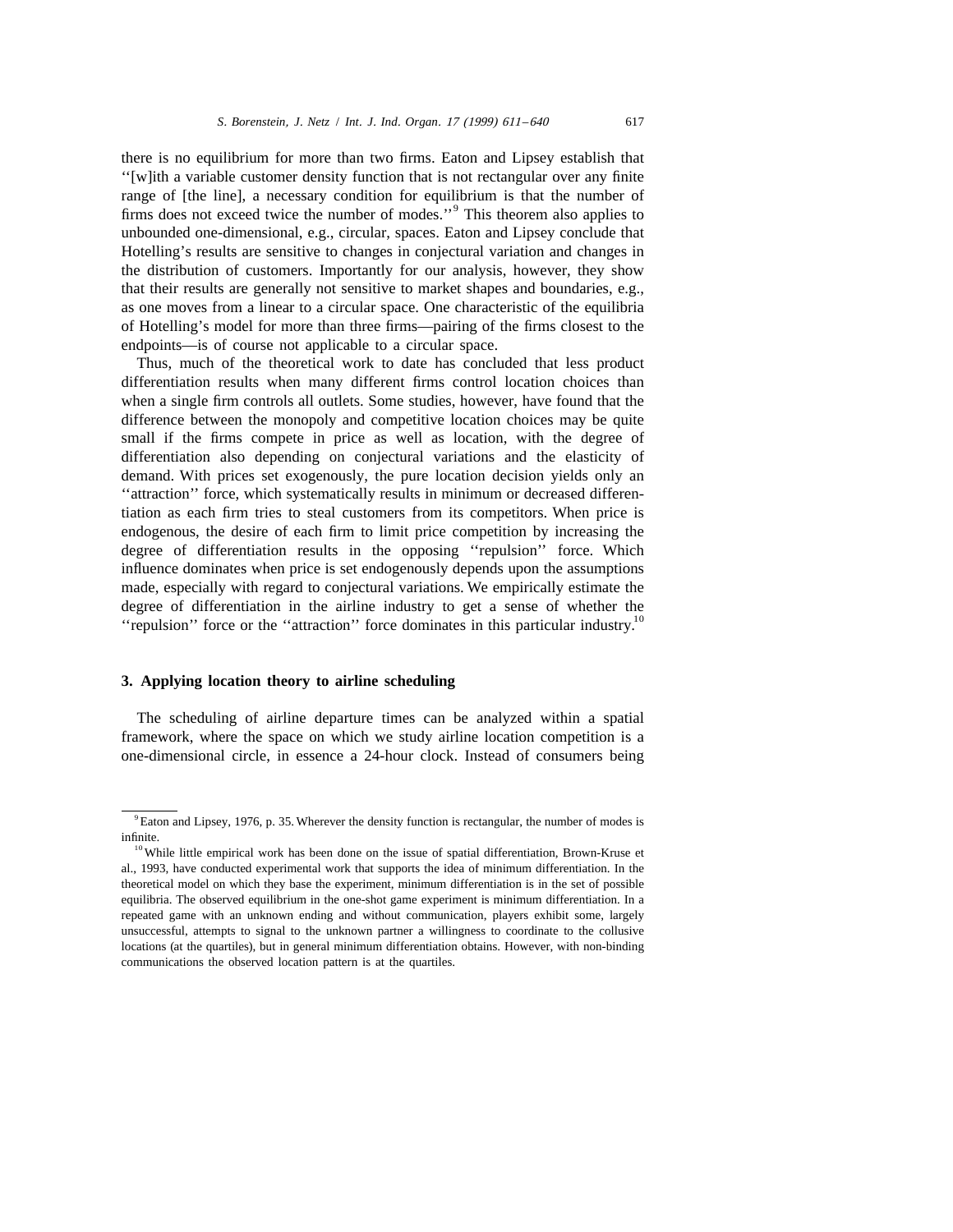physically located, their ''most preferred departure times,'' as termed by Douglas and Miller (1974), are located over time. Given the distribution of preferred departure times, airlines then schedule their flights. In reality, of course, airlines choose many strategic variables in a market simultaneously—including number of flights, departure times, prices, and service quality—in order to maximize profits. The airline industry deviates from theoretical models in a variety of other respects as well: flight schedules on a route must be integrated into the carrier's network of flights; the cost of rescheduling flights is neither prohibitive nor zero; and each carrier may schedule several flights on the same route. We do not attempt to create or estimate a full-blown model of an airline manager's decision-making process. Instead, we estimate a structural equation for departure-time differentiation on a route and attempt to account in the estimation for some of the network effects and other constraints faced by an airline.

One question that the literature does not tend to address is the effect of competition in general on locational patterns. That is, how does the locational pattern differ between a market characterized by two firms each locating three outlets compared to a market characterized by six firms each locating one outlet? The literature that assumes each firm locates one outlet in some cases compares the equilibria to outcome that obtains if a monopoly locates all the outlets. A monopolist locates to minimize transportation costs (thus maximizing gross surplus to consumers, allowing the monopolist to set higher prices). Thus, models that predict minimal differentiation will find that a less competitive market (a monopoly market) has a more differentiated outcome,<sup>11</sup> while models that predict maximal differentiation will find that a monopoly market has a less differentiated outcome. The literature on multiproduct firms appears to support the above conclusions, though Bensaid and dePalma show that one candidate equilibrium involves firms replicating the monopoly outcome of equal-spacing over the market. None of the models studies asymmetric markets where firms locate a different numbers of outlets. The routes that we analyze range from monopolies to each carrier locating one flight, and any outcome in between. We assume that the relationship between the degree of competition and the degree of differentiation is monotonic, and attempt to discover whether the relationship is positive or negative. Some models suggest that, for a given number of flights on a route, an increase in the number of firms competing on the route might decrease departure- time differentiation.<sup>12</sup> On the other hand, alternative assumptions, for example quadratic transportation costs or elastic demand, may mitigate or even reverse this tendency.

With differentiation by departure time in an airline market, the cost to a consumer of taking a certain flight is the ticket price plus the cost to the consumer

 $11$  Greenhut et al., 1987, suggest this is the case for airlines, though their argument rests in part on the possibility that more concentrated markets lead to collusion.

 $12$  In the next section we define an index for measuring the degree of differentiation.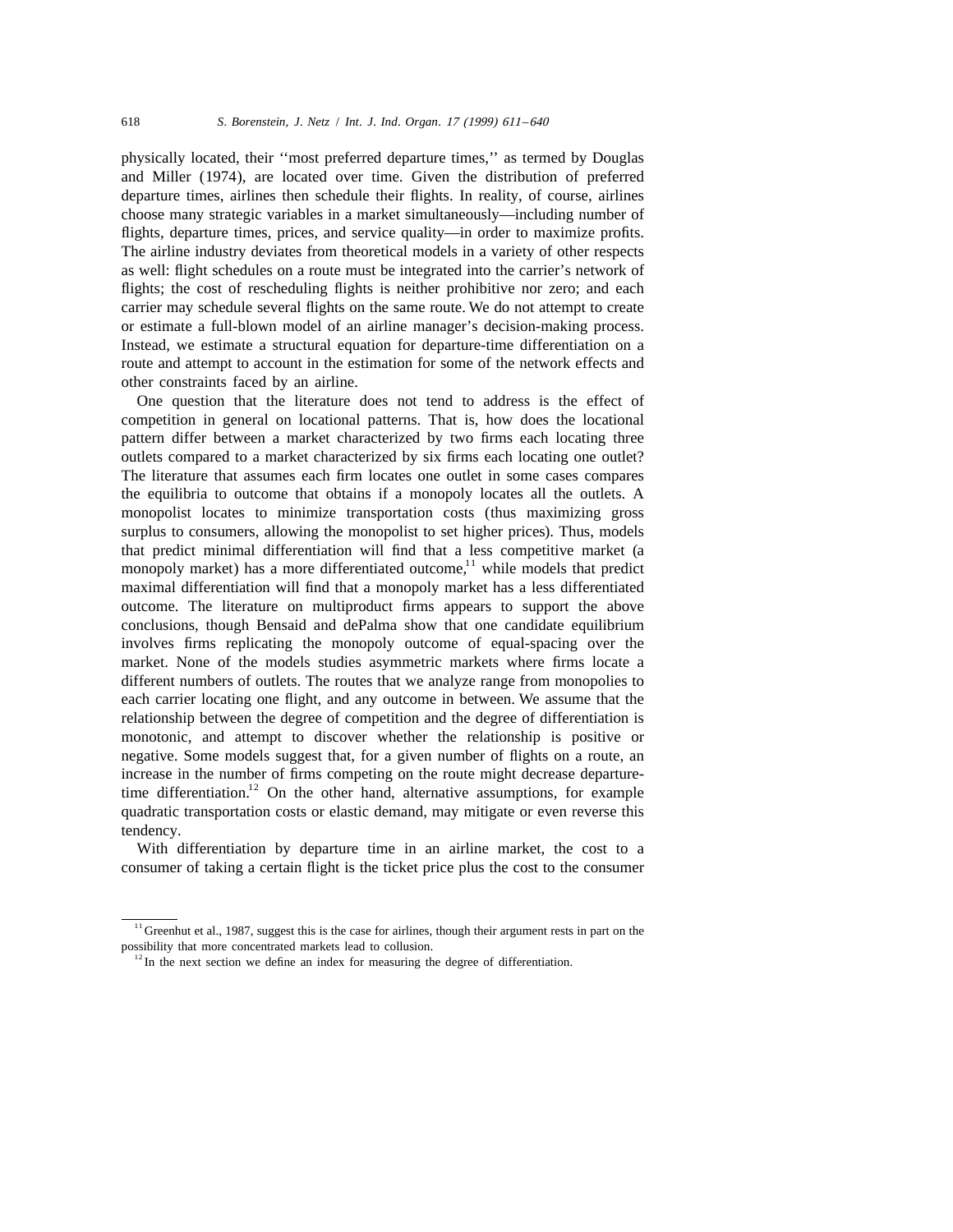of adapting travel plans to the flight's departure time. Passengers' most preferred departure times (MPDTs) are distributed around the clock, analogously to consumers being physically located in a market relative to the physical location of stores. A passenger incurs a cost from what Douglas and Miller term schedule delay, i.e., the time between the MPDT and the flight taken. The cost per unit time will vary across passengers according to their value of time, e.g., delay costs will be greater for business travelers than for tourists. This departs from the theories discussed above, which assume equal transport cost per unit distance for all consumers. Of course, passengers' MPDTs are not distributed uniformly about the 24-hour clock. As Eaton and Lipsey's analysis indicates, one can expect a nonuniform distribution to lead to a demand-driven lessening of departure-time differentiation, with the degree of this effect influenced by the amount of competition on the route.

Airlines obviously compete on price as well as departure times in a market. Another complication lies in the fact that, unlike the theoretical work that assumes each firms charges a single price, airlines charge a wide range of prices on most routes. However, average fares do not usually differ much among competing airlines on the same route. On routes with two or more active competitors (defined as a market share above 10%), less than 5% of the variance in fares on a route is due to cross-carrier variation in average fares; the remainder is attributable to within-firm price variation.<sup>13</sup> In the analysis below, we therefore assume all carriers on a route charge the same average fare, though we recognize that the level of that average fare is determined simultaneously with the differentiation of flights through departure times. To gain more insight into the role that price competition plays in influencing the degree of differentiation, we empirically analyze data from 1986, when prices were unregulated and determined endogenously, and 1975, when the Civil Aeronautics Board set price exogenously, at least relative to departure times on any one route.

Finally, the analysis must take into account the complicating factors referred to earlier. In particular, the analysis must take into account the externality that scheduling a flight imposes on the rest of the network, since the plane used on one route is in use in prior and subsequent routes; scheduling constraints that arise at slot-constrained airports; and capacity constraints.

#### **4. Data sources and measures of departure-time differentiation**

We begin our empirical study of departure-time crowding in the airline industry by examining airline schedules in 1986, eight years after the industry was deregulated. The flights are taken from the May 15, 1986 Official Airline Guide (OAG), North American Edition, which lists all scheduled direct flights between

<sup>&</sup>lt;sup>13</sup> See Borenstein and Rose, 1994.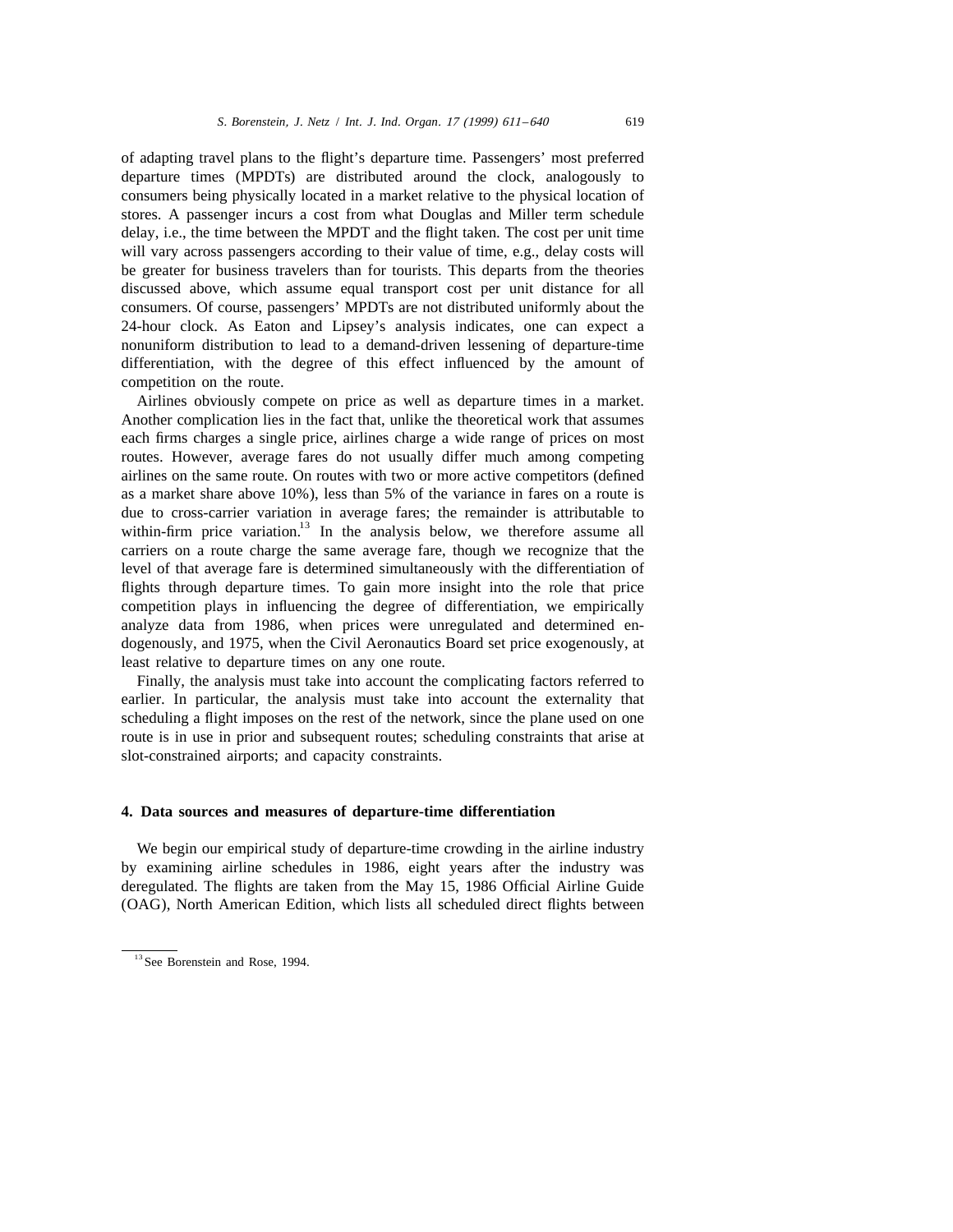all North American airports.<sup>14</sup> Our sample is limited to routes between the largest  $200$  domestic airports.<sup>15</sup> The Herfindahl index, based on carrier shares of nonstop flights, is also derived from the OAG listings.

All traffic data are from the Department of Transportation's Database 1A (DB1A) for the second quarter of 1986, a 10 percent sample of all airline tickets sold in the United States. We further limit the sample to routes on which at least 80% of all passengers fly direct and at least 36 passengers appeared in the DB1A during the quarter. If a substantial proportion of passengers do not fly direct, then the direct flights will be competing with connecting itineraries for which we cannot control given data limitations. We also assume that on routes with 3 to 6 nonstop flights per day (in one direction), indirect flights that make one or more intermediary stops are considered substantially inferior products that are largely ignored by airlines when they set departure times.<sup>16</sup> Routes with less than 36 passengers are excluded because we do not have sufficient data to calculate many of the variables for these routes.

In order to analyze the causes of differentiation of departure times on a route, we must first construct a measure of it. In most spatial competition models, each of the outlets competes with only its most nearby neighbors for marginal sales. In reality, however, every flight competes with every other flight on a route to a greater or lesser extent. For example, if two flights are scheduled around 8 am and one is scheduled at 10 am, each of the 8 am flights competes about equally with the 10 am departure, even if one departs at 7:58 am and the other at 8:03 am; it would be misleading to assume that the 10 am flight and the 7:58 am flight are not competing for the same passengers. For this reason, our analysis focuses on a measure of departure time differentiation that takes into account the differentiation between every pair of flights on a route.

On a route with *n* daily departures departing at  $d_1$ , ...  $d_n$  each expressed as minutes after midnight, we study the average distance between flights measured  $as:$ <sup>17</sup>

$$
AVGDIFF = \frac{2}{n(n-1)} \sum_{i=1}^{n-1} \sum_{j>1}^{n} \left[ \min\{|d_i - d_j|, 1440 - |d_i - d_j|\}\right]^\alpha,
$$
  
0 < \alpha < 1. (1)

*AVGDIFF* is the average of the absolute time difference between each pair of flights on the route raised to the  $\alpha$  power. It is minimized at zero, when all flights

<sup>&</sup>lt;sup>14</sup>To be eligible to be included in an observation, a flight had to be operating during the week that included May 15 and had to be scheduled to operate at least 5 days per week.

<sup>&</sup>lt;sup>15</sup>The 200th largest airport is Prudhoe Bay, Alaska, with average daily enplanements of 136 in the second quarter of 1986.

<sup>&</sup>lt;sup>16</sup> Inclusion in our regression analysis of a variable representing the number of multi-stop direct flights did not affect our results and was never significant.

 $17$ The number 1440 appears because this is the number of minutes in a day.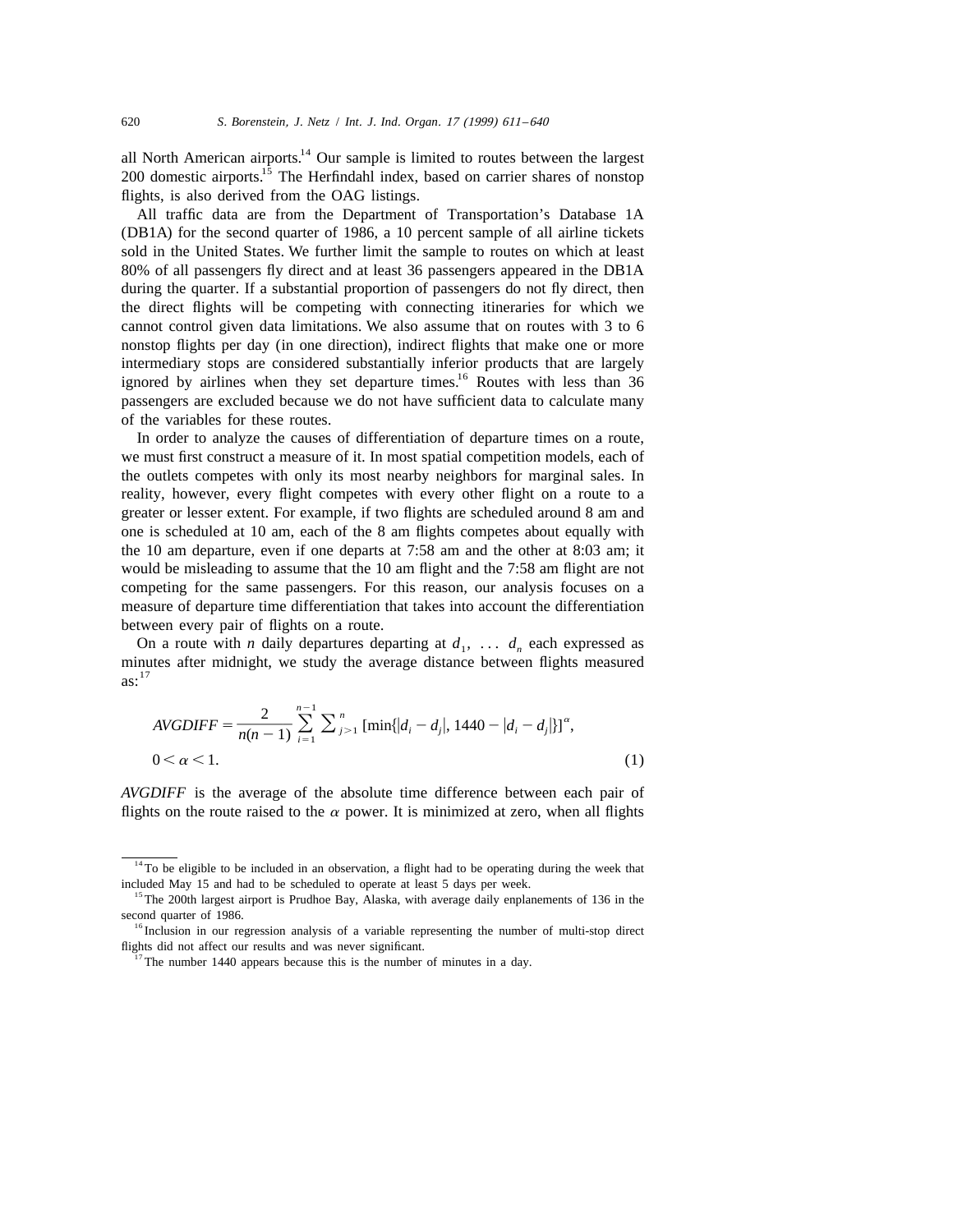depart at the same time. It is maximized when the *n* flights are equally spaced around the 24-hour clock. If  $\alpha$  is near 0, then the measure is much more strongly influenced by changes in the time between flights that are close together to begin with. For instance, a one minute increase in the time between two flights that are ten minutes apart will increase the index by more than a one minute increase in the time between two flights that are three hours apart. As  $\alpha$  increases, a change in the time difference between two flights that are close together has a relatively smaller effect on *AVGDIFF*. As  $\alpha$  approaches 1, the index is almost equally affected by changes in the distance between flights that are close together or far apart to begin with.

We arbitrarily choose  $\alpha = 0.5$ , but also explore alternative values.<sup>18,19</sup> We then normalize the average distance by the maximum possible time difference, given the number of flights, i.e., the *AVGDIFF* that would result if the flights were equally spaced around the circle, which we term  $MAXDIFF$ <sup>20,21</sup> The measure used, then, is

with the second-to-last flight of the day. Mathematically, the two measures are computed as  
ALLNEIGHBORS = 
$$
\frac{(d_1 + (1440 - d_n))^{\alpha} + \sum_{i=2}^{n} [(d_i - d_{i-1})^{\alpha}]}{1440^{\alpha}},
$$

and

SOMENEIGHBORS = 
$$
\frac{\sum_{i=2}^{n} [(d_i - d_{i-1})^{\alpha}]}{1440^{\alpha}}.
$$

The two variables are then normalized by the value of the variable when all flights are spread evenly over the day. Three values of  $\alpha$  are examined:  $1/3$ ,  $1/2$ , and  $2/3$ . The results are robust to these alternative measures. In addition, we tried removing from the daily clock a period in the early morning hours when no flights are generally scheduled, i.e., 2 am to 5 am; that variation also had no effect on the basic conclusions.

$$
MAXDIFF = \left\{\n\begin{bmatrix}\n2 \cdot \left(\frac{1440}{3}\right)^{\alpha} \\
4 \cdot \left(\frac{1440}{4}\right)^{\alpha} + 2 \cdot \left(2 \cdot \frac{1440}{4}\right)^{\alpha}\n\end{bmatrix}\n\middle|\n\begin{aligned}\nn &= 3 \\
6 \cdot \left(\frac{1440}{5}\right)^{\alpha} + 5 \cdot \left(2 \cdot \frac{1440}{5}\right)^{\alpha}\n\end{aligned}\n\right\}\n\right\}, \quad n = 4\n\left[\n5 \cdot \left(\frac{1440}{5}\right)^{\alpha} + 5 \cdot \left(2 \cdot \frac{1440}{5}\right)^{\alpha}\n\right]\n\middle|\n\begin{aligned}\nn &= 5 \\
n &= 5\n\end{aligned}\n\left[\n6 \cdot \left(\frac{1440}{6}\right)^{\alpha} + 6 \cdot \left(\cdot \frac{1440}{6}\right)^{\alpha} + 3 \cdot \left(3 \cdot \frac{1440}{6}\right)^{\alpha}\n\right]\n\middle|\n\begin{aligned}\nn &= 6\n\end{aligned}\n\right\}
$$

<sup>21</sup>Normalizing in this manner allows for comparisons of *DIFF* across samples with different numbers of flights on the route.

<sup>&</sup>lt;sup>18</sup>We also try  $\alpha$  equal to 1/3 and 2/3. The results are robust to these variations.

<sup>&</sup>lt;sup>19</sup>The primary results of the analysis are also robust to two alternative measures. Both of these alternatives depend only on the time between each flight and its immediate neighbors in time. The first alternative measure assumes that the last flight of the day competes with the first flight out the next morning (as well as with the next-to-last flight of the day). The second alternative assumes that the first flight of the day only competes with the second flight, and that the last flight of the day only competes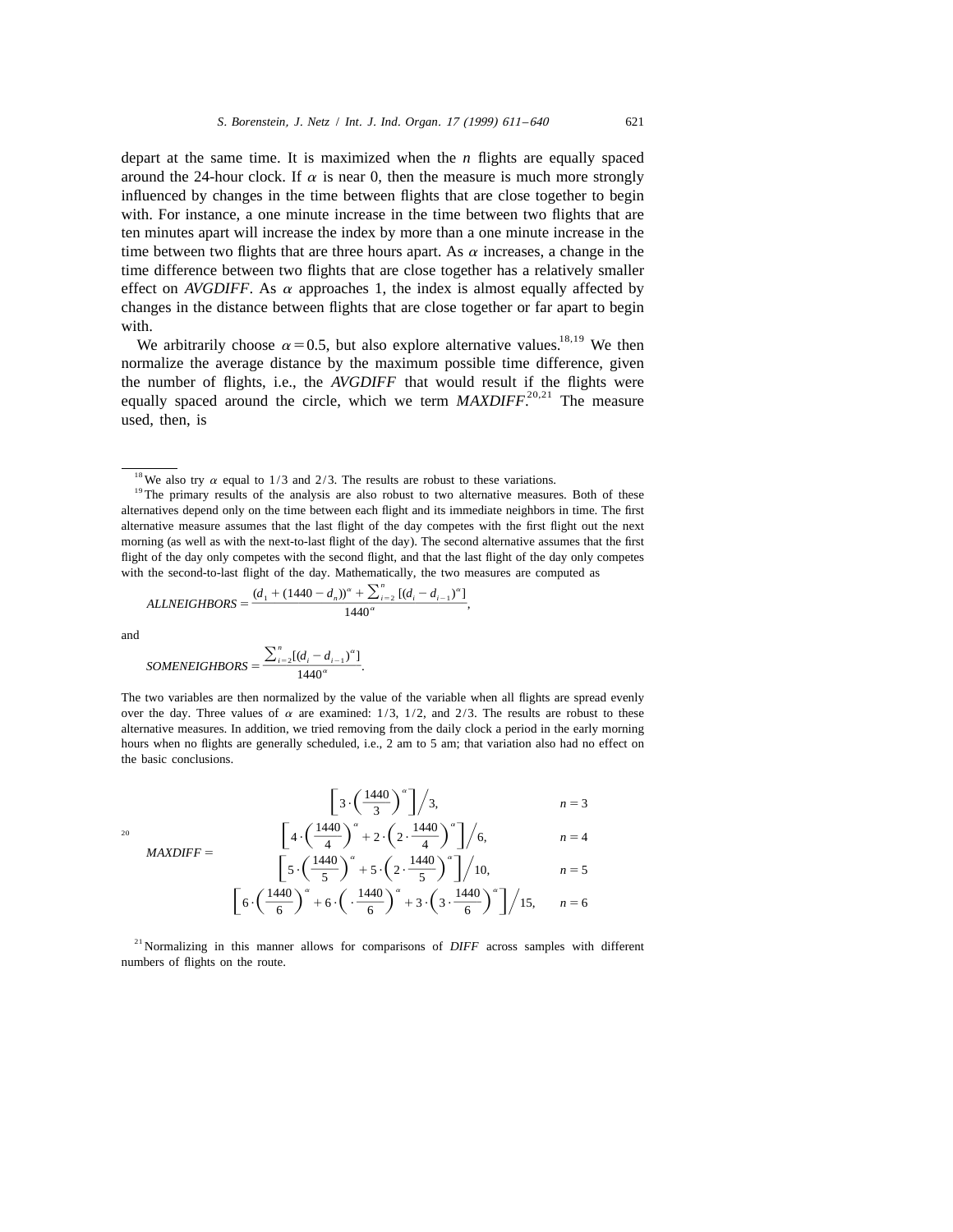622 *S*. *Borenstein*, *J*. *Netz* / *Int*. *J*. *Ind*. *Organ*. <sup>17</sup> (1999) <sup>611</sup> –<sup>640</sup>

$$
DIFF = \frac{AVGDIFF}{MAXDIFF}.
$$
 (2)

Thus, *DIFF* gives the proportion of the maximum possible differentiation in flight times, and has a value in the interval  $[0, 1]$ . The closer the index to 1, the closer the flights are to being evenly distributed over a 24-hour clock.

Table 1 presents the average values of the differentiation index for each of the *n*-flight samples we study from May 1986 and the average index values for each of the observed market structures within each sample.<sup>22</sup> Each observation includes all nonstop flights on a directional route, e.g., from Oakland to Denver (Denver to Oakland is treated as a separate observation). This preliminary evidence supports

Table 1 Average differentiation index by sample and market structure<sup>1</sup>

| 3-flight markets-236 observations (DIFF/HERF correlation: 0.520) |          |          |             |             |                 |                 |                 |                 |         |
|------------------------------------------------------------------|----------|----------|-------------|-------------|-----------------|-----------------|-----------------|-----------------|---------|
| Mkt Struc                                                        | $3 - 0$  | $2 - 1$  | $1 - 1 - 1$ |             |                 |                 |                 |                 | All     |
| Obs                                                              | 182      | 44       | 10          |             |                 |                 |                 |                 | 236     |
| Avg DIFF+                                                        | $0.884*$ | $0.794*$ | 0.463       |             |                 |                 |                 |                 | 0.850   |
| SE of Avg <sub>1</sub>                                           | (0.006)  | (0.019)  | (0.092)     |             |                 |                 |                 |                 | (0.009) |
| 4-flight markets-222 observations (DIFF/HERF correlation: 0.497) |          |          |             |             |                 |                 |                 |                 |         |
| Mkt Struc                                                        | $4 - 0$  | $3 - 1$  | $2 - 2$     | $2 - 1 - 1$ | $1 - 1 - 1 - 1$ |                 |                 |                 | All     |
| Obs                                                              | 110      | 46       | 50          | 14          | 1               |                 |                 |                 | 222     |
| Avg DIFF+                                                        | $0.877*$ | 0.807    | 0.777       | 0.728       | 0.649           |                 |                 |                 | 0.829   |
| SE of Avg <sub>1</sub>                                           | (0.005)  | (0.013)  | (0.015)     | (0.051)     | (0.057)         |                 |                 |                 | (0.007) |
| 5-flight markets-166 observations (DIFF/HERF correlation: 0.492) |          |          |             |             |                 |                 |                 |                 |         |
| Mkt Struc                                                        | $5 - 0$  | $4 - 1$  | $3 - 2$     | $3 - 1 - 1$ | $2 - 2 - 1$     | $2 - 1 - 1 - 1$ |                 |                 | All     |
| Obs                                                              | 63       | 25       | 65          | 5           | $\mathbf{Q}$    | 1               |                 |                 | 166     |
| Avg DIFF+                                                        | $0.901*$ | $0.875*$ | 0.846       | 0.828       | 0.794           | 0.737           |                 |                 | 0.878   |
| SE of Avgt                                                       | (0.006)  | (0.011)  | (0.006)     | (0.027)     | (0.044)         | -               |                 |                 | (0.005) |
| 6-flight markets-152 observations (DIFF/HERF correlation: 0.286) |          |          |             |             |                 |                 |                 |                 |         |
| Mkt Struc                                                        | $6 - 0$  | $5 - 1$  | $4 - 2$     | $4 - 1 - 1$ | $3 - 3$         | $3 - 2 - 1$     | $3 - 1 - 1 - 1$ | $2 - 2 - 1 - 1$ | All     |
| Obs                                                              | 21       | 6        | 40          | 3           | 58              | 16              | 1               | 7               | 152     |
| Avg DIFF+                                                        | 0.877    | 0.854    | 0.828       | 0.805       | 0.850           | $0.861*$        | $0.635*$        | 0.747           | 0.842   |
| SE of Avg <sub>1</sub>                                           | (0.010)  | (0.015)  | (0.009)     | (0.041)     | (0.007)         | (0.013)         |                 | (0.030)         | (0.005) |

<sup>1</sup>The market structure indicates the number of flights by each carrier, e.g., 4-2 means one carrier schedules four flights and one carrier schedules two flights.

\*Indicates the mean is significantly different than that of the neighbor to the right at the 5% level. †The mean value of the differentiation index is significantly different from 1 at the 1% level for all samples and market structures, except  $1-1-1-1$ , which is significantly different from 1 at the 10% level.

‡Standard errors of averages calculated under the assumption that all observations are independent.

<sup>&</sup>lt;sup>22</sup>The market structure refers to the distribution of flights among firms. Observations are divided into different samples depending on the number of flights on the route.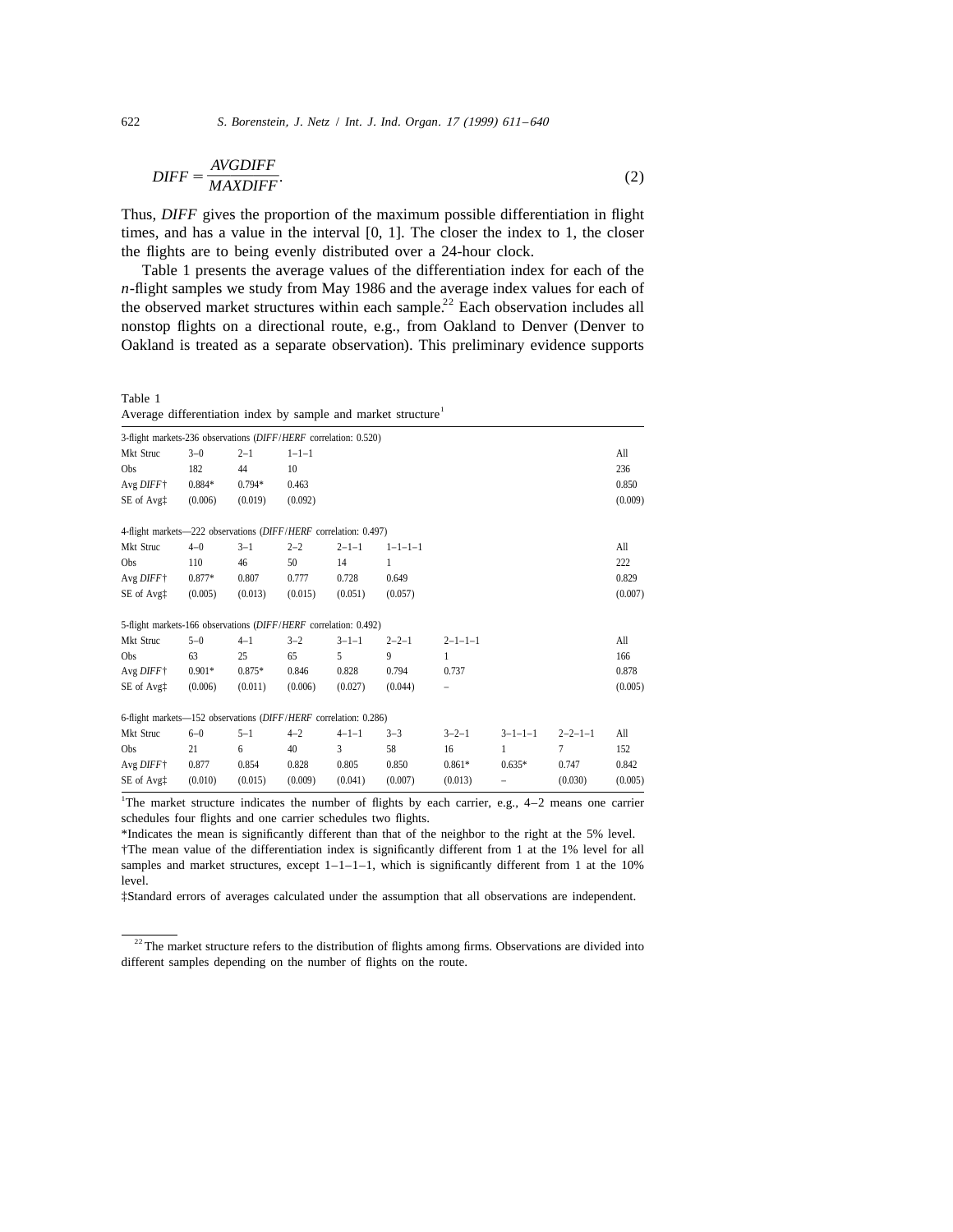the conjecture that competition is associated with less differentiation than monopoly. In all four samples, *DIFF* is positively and significantly correlated with the Herfindahl index based on the number of flights. The average index increases monotonically with the Herfindahl index in the three-, four-, and five-flight samples. In several of the cases, the averages are significantly different between neighboring cells.

Table 1 does not indicate the source of the decline in product differentiation with competition. One explanation is that each firm schedules its flights more closely to competitors' flights, as suggested by Hotelling, in an effort to sell to more consumers. Alternatively, competition might lead to market segmentation, with each firm trying to schedule its flights far from the competitor's flights and, as a result, crowding together its own flights, in an effort to reduce price competition. For instance, one firm might schedule all its flights on a route (in a given direction) in the morning and the other firm might schedule all its flights in the evening. The former explanation would imply that the interfirm differentiation would be less than intrafirm competition, while the latter would imply the opposite.

The measure of differentiation in a market can be partitioned into average within- and between-firm differentiation, since each pair of flights considered in the measure is either scheduled by the same airline or is scheduled by different airlines. Simply comparing the average within and between measures of differentiation across routes, however, could be misleading, because the possible values of each measure depend on the market structure that determines the number of within and between pairings. To compare within-firm with between-firm differentiation, we use a measure that takes as given the market structure, i.e., the allocation of the number of flights among firms, as well as the departure time of each flight. We calculate the average time distance between flights scheduled by competitors by applying Eq. (1) to the subset of flight differences,  $|d_i - d_i|$ , where the carriers scheduling flights departing at  $d_i$  and at  $d_j$  are different. We refer to this variable as *BTWNDIFF*. We then normalize *BTWNDIFF* by the average time distance between *all* flights on the route, i.e., *AVGDIFF*. The resulting variable is *BTWNRATIO*, the ratio of the average time distance between flights scheduled by different carriers to the average time distance between all flights.<sup>23</sup> *BTWNRATIO* is an indicator of whether the observed between-firm differentiation is greater

<sup>&</sup>lt;sup>23</sup>BTWNRATIO can be calculated in another manner as well. We can compare the between (or within) measures with that which would result if the same departure times were distributed differently among the firms. For example, consider a route with 3 flights, departing at (A1) 8 am, (B) 9 am, and (A2) 3 pm, with (A1) and (A2) flown by firm A and (B) flown by firm B. We compare the average of the two between-firm time difference measures,  $|8 \text{ am}-9 \text{ am}|^\alpha$  and  $|9 \text{ am}-3 \text{ pm}|^\alpha$ , with the average between-firm difference that would result if firm B operated the 8 am or the 3 pm flight instead of the 9 am flight. This alternative interpretation of *BTWNRATIO*, the ratio of the *observed* between-firm average differentiation to the average between-firm measure for all possible allocations of the same flight shares across the same departure times, is also an indicator of whether between-firm or within-firm differentiation dominates on the route.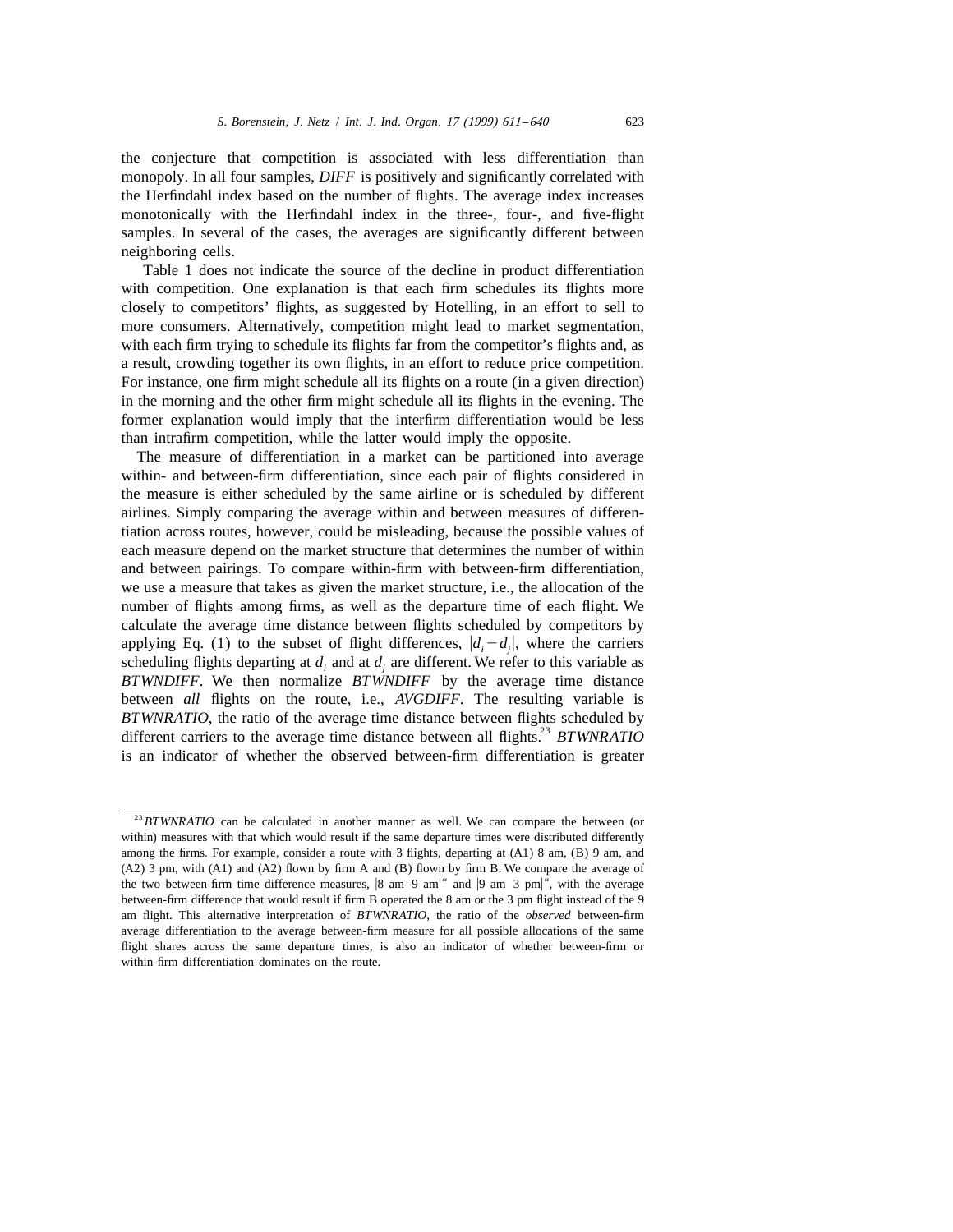(ratio  $>1$ ) or less (ratio <1) than the flight differentiation in the market as a whole.<sup>24</sup>

Table 2 presents the average values of *BTWNRATIO* for the route structures on which both within- and between-firm differentiation exists. A value of *BTWNRATIO* less than one implies that the average between-firm differentiation is less than the average differentiation among all flights on the route and, therefore, less than the average within-firm differentiation on the route. In all market structures except  $5-1$  and  $4-1-1$ , between-firm differentiation is significantly less than within-firm differentiation at the 5% level. Though the ratio does not immediately map to a particular flight schedule, the result on a four-flight route is

|                            | Average BTWNRATIO <sup>1</sup> , by sample and market structure 3-flight markets |          |             |             |                 |                 |                 |
|----------------------------|----------------------------------------------------------------------------------|----------|-------------|-------------|-----------------|-----------------|-----------------|
| 3-flight markets           |                                                                                  |          |             |             |                 |                 |                 |
| Mkt Struc                  | $2 - 1$                                                                          |          |             |             |                 |                 |                 |
| Obs                        | 44                                                                               |          |             |             |                 |                 |                 |
| Avg BTWNRATIO <sup>†</sup> | 0.886                                                                            |          |             |             |                 |                 |                 |
| S.E. of Avg                |                                                                                  |          |             |             |                 |                 |                 |
| 4-flight markets           |                                                                                  |          |             |             |                 |                 |                 |
| Mkt Struc                  | $3 - 1$                                                                          | $2 - 2$  | $2 - 1 - 1$ |             |                 |                 |                 |
| Obs                        | 46                                                                               | 50       | 14          |             |                 |                 |                 |
| Avg BTWNRATIO <sup>†</sup> | $0.595*$                                                                         | $0.691*$ | 0.860       |             |                 |                 |                 |
| S.E. of Avg                | (0.023)                                                                          | (0.006)  | (0.021)     |             |                 |                 |                 |
| 5-flight markets           |                                                                                  |          |             |             |                 |                 |                 |
| Mkt Struc                  | $4 - 1$                                                                          | $3 - 2$  | $3 - 1 - 1$ | $2 - 2 - 1$ | $2 - 1 - 1 - 1$ |                 |                 |
| Obs                        | 25                                                                               | 65       | 5           | 7           | 1               |                 |                 |
| Avg BTWNRATIO†             | 0.912                                                                            | 0.904    | 0.928       | $0.965*$    | 0.937           |                 |                 |
| S.E. of Avg                | (0.017)                                                                          | (0.003)  | (0.018)     | (0.008)     |                 |                 |                 |
| 6-flight markets           |                                                                                  |          |             |             |                 |                 |                 |
| Mkt Struc                  | $5 - 1$                                                                          | $4 - 2$  | $4 - 1 - 1$ | $3 - 3$     | $3 - 2 - 1$     | $3 - 1 - 1 - 1$ | $2 - 2 - 1 - 1$ |
| Obs                        | 6                                                                                | 40       | 3           | 58          | 16              | 1               | 7               |
| Avg BTWNRATIO†             | 0.924                                                                            | 0.907    | 0.999       | $0.921*$    | $0.949*$        | 0.972           | 0.968           |
| S.E. of Avg                | (0.041)                                                                          | (0.004)  | (0.066)     | (0.003)     | (0.008)         |                 | (0.012)         |

<sup>1</sup>BTWNRATIO is the average time distance of flights scheduled by different carriers relative to the average time distance between all flight pairs on a route.

\* Indicates the mean is significantly different than that of the neighbor to the right at the 5% level.

Table 2

<sup>†</sup>*BTWNRATIO* for all market structures is significantly less than 1 at the 5% level, except 5–1 and  $4-1-1$ .

 $24$ A similar ratio can be calculated for the within-firm differentiation, but it is redundant: a ratio less than one for between-firm differentiation necessarily implies a ratio greater than one for within-firm differentiation, since the average differentiation between all flights, *AVGDIFF*, is the same for all possible allocations of the given departure times across carriers.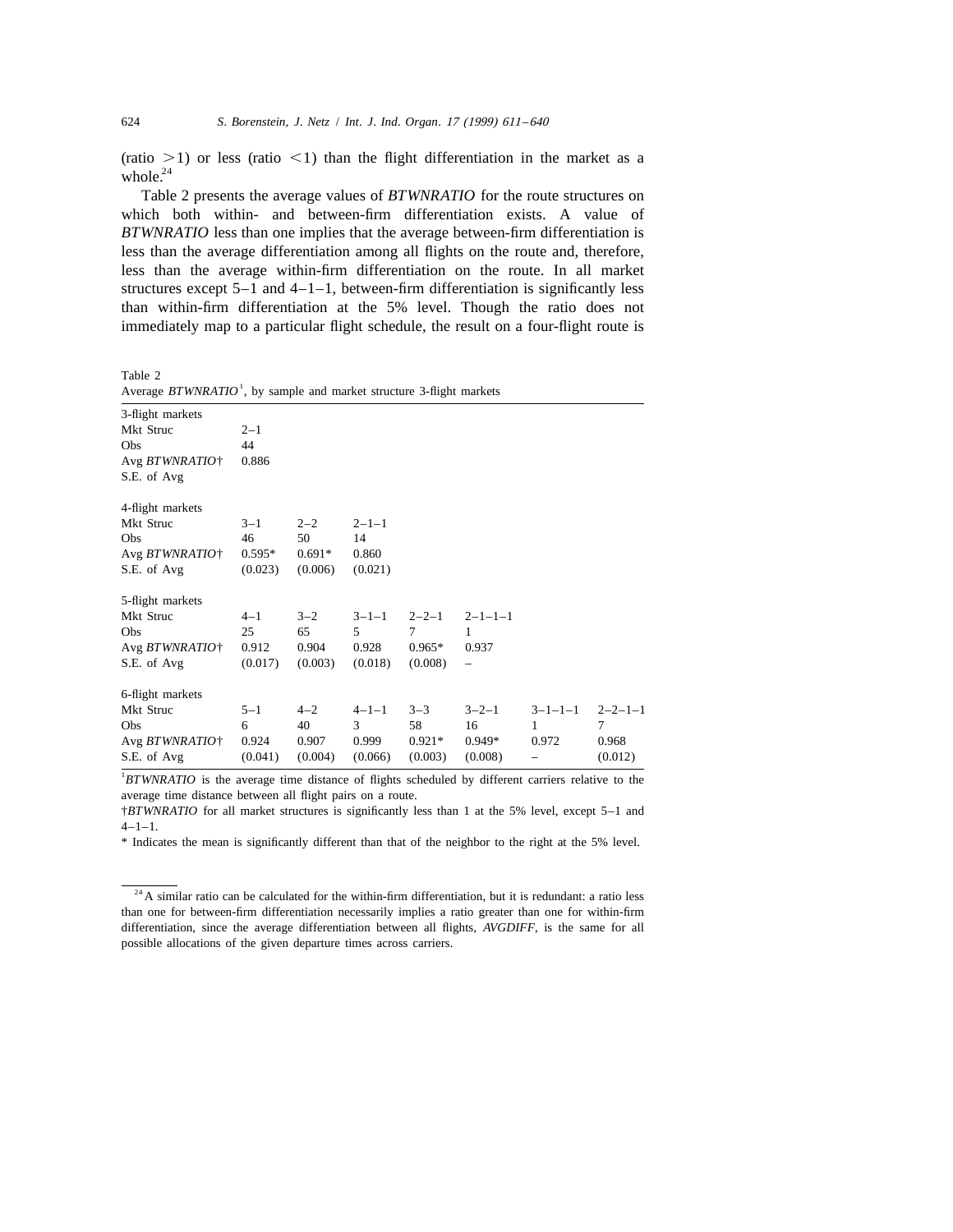more consistent with two firms each having one morning and one evening flight than with one firm having two morning flights and the other having two evening flights. In other words, on average, firms schedule their flights more closely to competitors' flights than to their own flights. However, it is not clear whether this scheduling occurs for strategic reasons or due to constraints such as network consideration. To more thoroughly investigate the effect of competition on differentiation of departure times, we must also control for other factors that affect flight scheduling.

## **5. An econometric model of departure-time differentiation**

In the regression analysis, we seek primarily to estimate the effect of competition on departure-time differentiation. We measure competition with *COMP*, which is equal to the inverse of the Herfindahl index calculated by shares of nonstop flights.<sup>25</sup> Based on Hotelling's conjecture and the preliminary results, we would expect that as competition on the route increases, holding constant the total number of flights, product differentiation is lessened. Another category of variables that is likely to significantly affect departure time differentiation is demand patterns. As demonstrated by Eaton and Lipsey, demand patterns will influence the scheduling of flights, causing flights to be less crowded together on routes where the MPDTs of the potential customers are more diffuse. We employ two variables to capture such demand-driven crowding, reflecting the distribution of MPDTs and the cost to passengers of deviating from their MPDT. First, the distribution of MPDTs tends to be more concentrated on routes where certain normal hours of departure time, not in the middle of the night, would result in arrivals in the middle of the night. If demand is substantially less for flights that either depart or arrive during the early morning hours, then MPDTs and actual departure times will be more concentrated on long flights and on flights from the western to the eastern U.S., due to the associated time change. Flights from San Francisco to New York, for instance, involve a nine-hour time loss including the time change. For such a route, few passengers will want to depart between 3 pm and 10 pm local San Francisco time, as they would arrive in New York in the very early morning hours. In contrast, flights from New York to San Francisco effectively take only three hours, so that passengers can leave New York as late as 9 pm and still arrive in San Francisco before midnight. We control for this MPDT

<sup>&</sup>lt;sup>25</sup>This variable exhibits much better explanatory power than the Herfindahl index. We have also estimated the model with separate dummy variables for each market structure. The qualitative results are unchanged and the additional variables are not a statistically significant improvement over the more parsimonious model.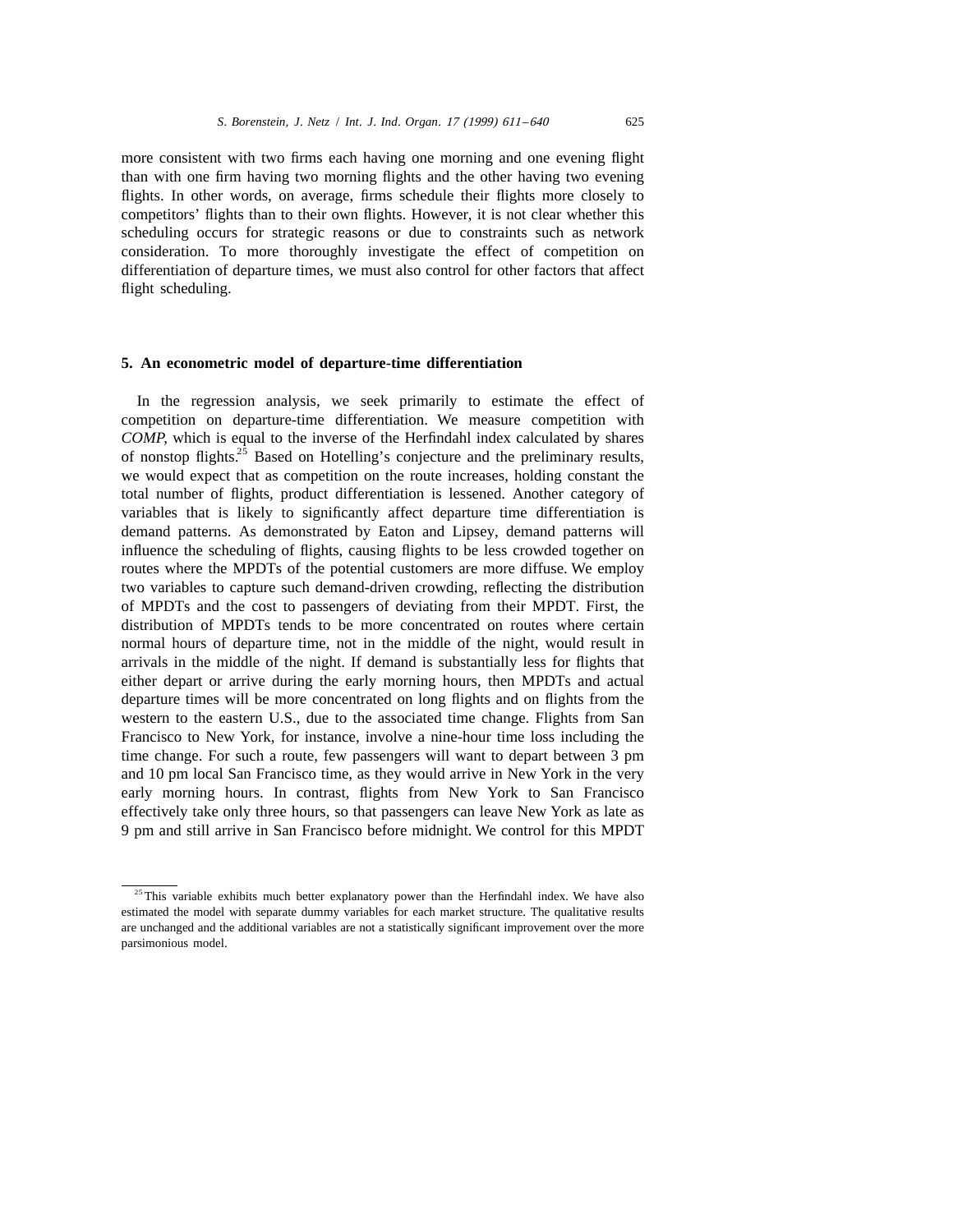distribution effect with a travel time variable, *TRVTIME*, the average scheduled nonstop time of travel on the route plus the effect of any time zone changes.<sup>26</sup>

Another factor in flight scheduling involves the cost to passengers of flying on an inconvenient flight. Theoretical work has tended to assume that this cost is identical across consumers. In a homogeneous setting with elastic demand, as the cost to passengers of inconvenience rises, *ceteris paribus*, the airline will have an incentive to increase differentiation in order to avoid losing customers at the ends of the market. Of course, in reality this cost differs over passengers. Though we are not able to analyze the effect of heterogeneity in delay costs among customers on a single route, we attempt to control for differences in average delay costs of passengers on different routes. We attempt to control for differences in delay costs between tourists and business travelers. Business travelers probably differ from others in at least two important ways: they place a higher cost on deviating from their MPDTs and their MPDTs are probably more concentrated into a few hours of the day. The second factor clearly suggests that there will be less departure time differentiation on business-oriented routes. The first factor, however, suggests that tourist travelers have weaker preferences among flights. This could mean that competitive scheduling is both less costly to consumers and less effective in attracting them. Airlines would be more free to schedule flights strategically, whether that means greater or less differentiation, because they are less constrained by consumer demand. Thus, the effect could be to increase or decrease differentiation compared to a business route with the same demand pattern. We measure the proportion of customers on a route who are on vacation or other nonbusiness matters using the variable *TOUR*.<sup>27</sup>

The degree of departure-time crowding also will be affected by supply-side considerations other than the spatial competition that is our primary focus. The cost to an airline of rescheduling a flight for competitive purposes will depend on the degree to which the flight is integrated into the network of the airline. For instance, if TWA's flight from Philadelphia to St. Louis carries mostly passengers who switch planes at St. Louis in order to continue their trips westward, then TWA will schedule this flight to coincide with its other flights from the east coast that arrive at St. Louis at nearly the same time and then depart 30–60 minutes later for various points to the west (which is known in the industry as a ''bank'' of flights). It would be quite costly for TWA to reschedule this flight in order to compete with another airline for local Philadelphia–St. Louis passengers, since rescheduling may

<sup>&</sup>lt;sup>26</sup>We also tried including a variable indicating flights that were sufficiently long, over six hours of travel time, that they could be scheduled on a red-eye basis. Including this variable did not affect the other results, and was significant only in the 3-flight sample.

<sup>&</sup>lt;sup>27</sup>Borenstein, 1989, explains the construction of this variable. Briefly, it is an estimate of the proportion of total city income derived from hotel expenditures of tourists. To construct the variable at the route-level, we weight the tourist index at each endpoint city by the proportion of tickets originating at the other city.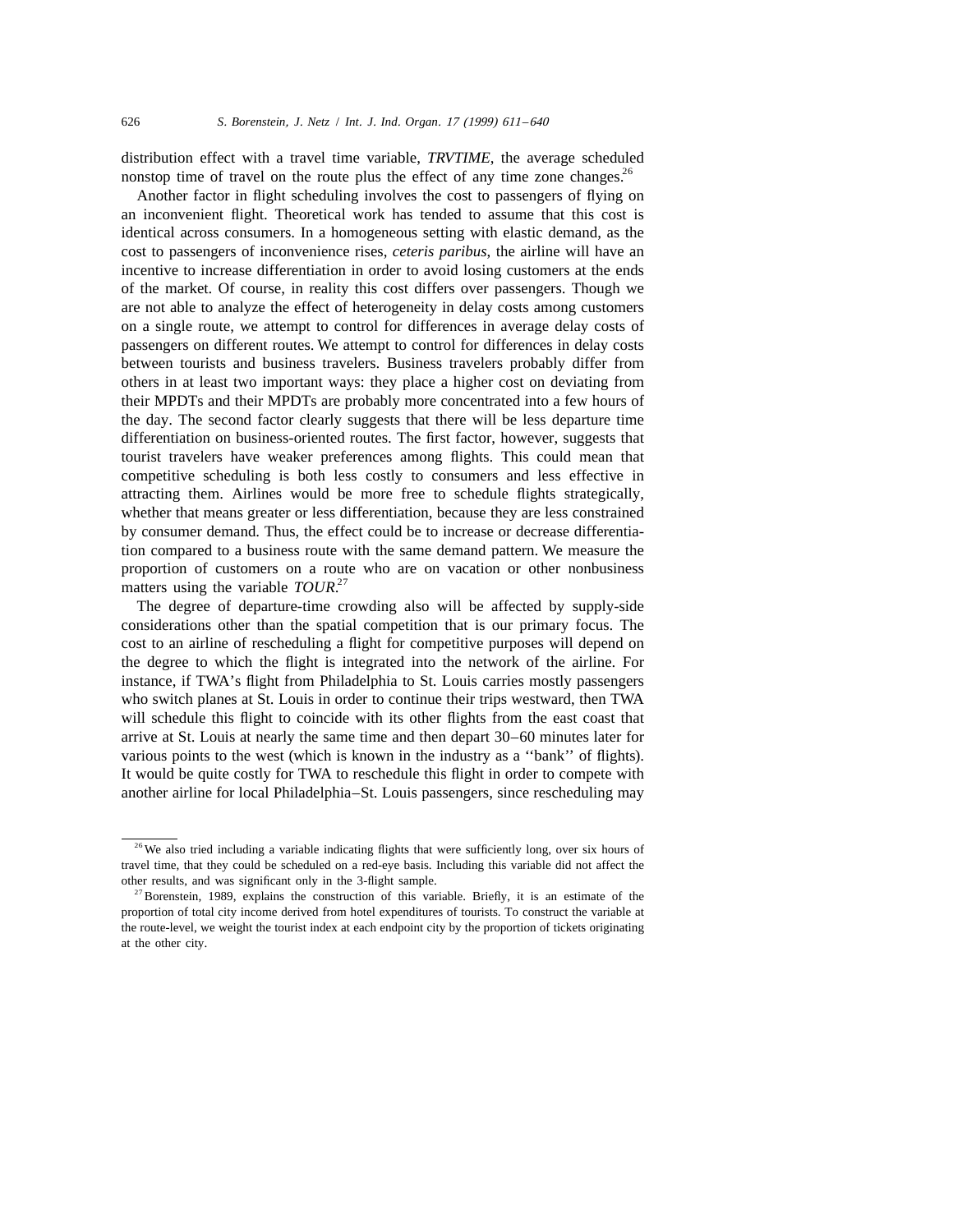make layovers too short or too long, so that TWA would lose connecting passengers. Thus, scheduling rigidities caused by integration of a flight into the carrier's network would tend to dampen the effect of strategic scheduling incentives. We attempt to capture this effect with a dummy variable,  $HUB$ , equal to one when either endpoint of the route is a hub for one of the carriers.<sup>28</sup> If carriers desire to locate their flights near competitors', then the additional logistical costs of doing so at a hub would lead to increased departure time differentiation relative to a situation without network considerations. Conversely, if carriers prefer to locate their flights away from competitors', then logistical complexities of a hub would lead to decreased departure time differentiation.

Another consideration in strategic scheduling is capacity constraints. Even on a route with no connecting passengers and no flights integrated into the airlines' networks, the incentive to strategically adjust departure times may be lessened if demand is high relative to the number of flights or seats offered. If there is a tendency for carriers to locate flights near their competitors' in order to steal customers, that incentive would be reduced if most flights are nearly full. If there is an incentive to locate flights away from competitors' in order to reduce price competition, the threat of price competition would also be reduced if flights are near full, so this motivation for rescheduling flights away from competitors would decline. To capture this effect, we include the average load factor, which is the percentage of seats occupied, on nonstop flights on the route, *LOADFAC*.<sup>29,30</sup> We expect that on routes with high load factors, carriers will be less likely to strategically schedule flights.

At some airports, congestion is controlled not by queuing, but by a system of property rights for take-off and landing clearance at different times of the day, known as slots. We posit that slots would impede attempts to schedule flights strategically in response to competition. *SLOT* is equal to one if one of the endpoint airports is slot controlled—Chicago O'Hare, Washington National, New York's Kennedy and La Guardia airports, Orange County, or Long Beach—and zero otherwise. If strategic scheduling results in a net attraction between different brands (less brand differentiation), then because *SLOT* impedes strategic schedul-

<sup>&</sup>lt;sup>28</sup>The following airport-carrier pairs are identified as hubs: Chicago O'Hare for American Airlines and United Airlines; Atlanta for Delta and Eastern; Dallas–Ft. Worth for American and Delta; Denver for Continental, United, and Frontier; St. Louis for TWA and Ozark; Miami for Eastern; Detroit for Republic; Minneapolis for Republic and Northwest; Phoenix for Southwest and America West; Pittsburgh for USAir; Houston Intercontinental for Eastern and Continental; Charlotte for Piedmont; Salt Lake City for Western; Memphis for Republic; Baltimore for Piedmont; and Kansas City for Eastern. In this analysis, we take the location and existence of hubs to be exogenous to the departure-time differentiation on individual routes.

<sup>29</sup>LOADFAC may be endogenous, an issue we discuss below.

<sup>&</sup>lt;sup>30</sup>The issues of congestion, capacity, or increasing marginal cost are not addressed in the theoretical literature that we have reviewed because those models assume constant, usually zero, marginal costs.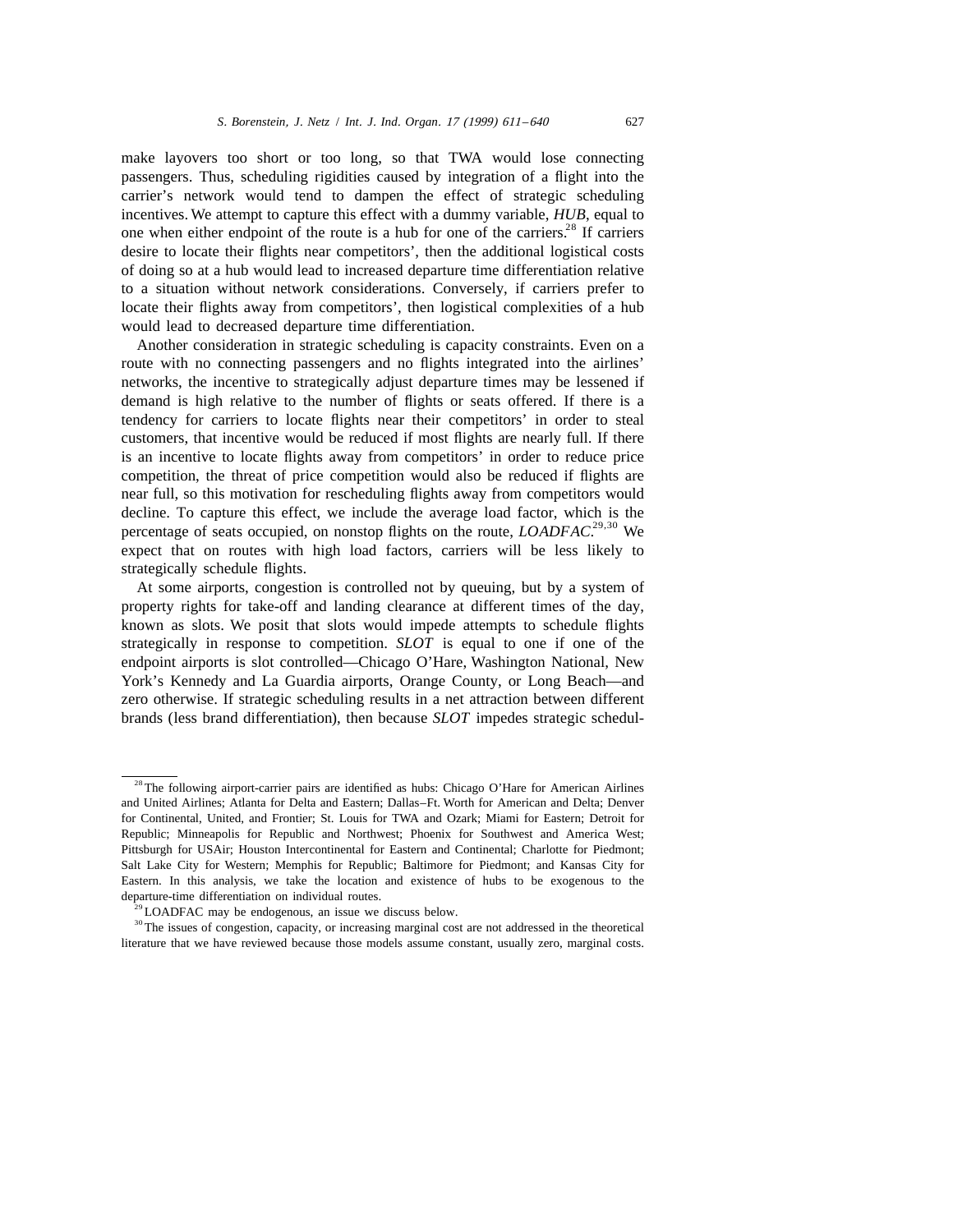ing, it would be expected to have a positive coefficient, i.e., *SLOT* constrains a carrier to schedule with more differentiation than desired. Likewise, if strategic scheduling results in a net repulsion between different brands (more brand differentiation), then *SLOT* would be expected to have a negative coefficient.

Finally, it is possible that profits per passenger will affect the tendency of firms to crowd near competing locations. The discussion above identifies the costs to airlines of strategically scheduling a flight. Whether an airline is willing to bear such costs depends on its gain from doing so. In particular, on a route with a high price/cost margin, a firm might have a greater incentive to schedule flights strategically to gain more local passengers on the route at the cost of poorer connections for passengers changing planes or poorer overall integration of the flight into the carrier's network schedule. On the other hand, high profits per passenger may increase the ''repulsion'' force, since carriers have more to lose by increasing price competition by moving flights more closely to competitors'. Because we cannot directly measure profitability, to capture this effect, we include *RELFARE*, a measure of the average fare on the route relative to the average fare on all other routes in the U.S. of similar distance.<sup>31,32</sup> Because a high price/cost margin may strengthen the "attraction" and the "repulsion" forces, we cannot make a sign prediction.

All of the variables that we have discussed, other than *COMP*, are hypothesized to have a different effect as the level of competition on a route changes. A carrier with a monopoly on a route, for instance, will respond to demand- and supply-side conditions without worrying about losing passengers to competitors or increasing price competition. We address this issue by assuming a log–log relationship.<sup>33</sup>

$$
LDIFF = \beta_0 + \beta_1 LCOMP + \beta_2 HUB + \beta_3 LTRYTIME + \beta_4 LTOUR + \beta_5 SLOT + \beta_6 LLOADFAC + \beta_7 LRELFARE + \epsilon.
$$
 (3)

One econometric difficulty is that the degree of differentiation may affect the relative fare or the load factor. As the degree of differentiation declines, price competition increases, driving the fare down. We control for the effect of *DIFF* on *RELFARE* using instrumental variables. The instruments used in addition to the included exogenous variables are the share of flights served by non-majors on the route and carrier dummies indicating those carriers that serve the route.<sup>34</sup> Scheduling convenience may also affect the number of passengers who fly nonstop

 $31$ To be precise, we calculate the average fare for all routes in every 50-mile category (e.g., 200–249) miles, 250–299 miles, etc.) and compare the average fare on a route to the average for routes in its category.

<sup>&</sup>lt;sup>32</sup>RELFARE is almost certainly endogenous, as discussed below.

<sup>&</sup>lt;sup>33</sup>The primary results are robust to linear and log-linear functional forms.

<sup>&</sup>lt;sup>34</sup> The first stage fits well, with  $R^2$ s over 0.55.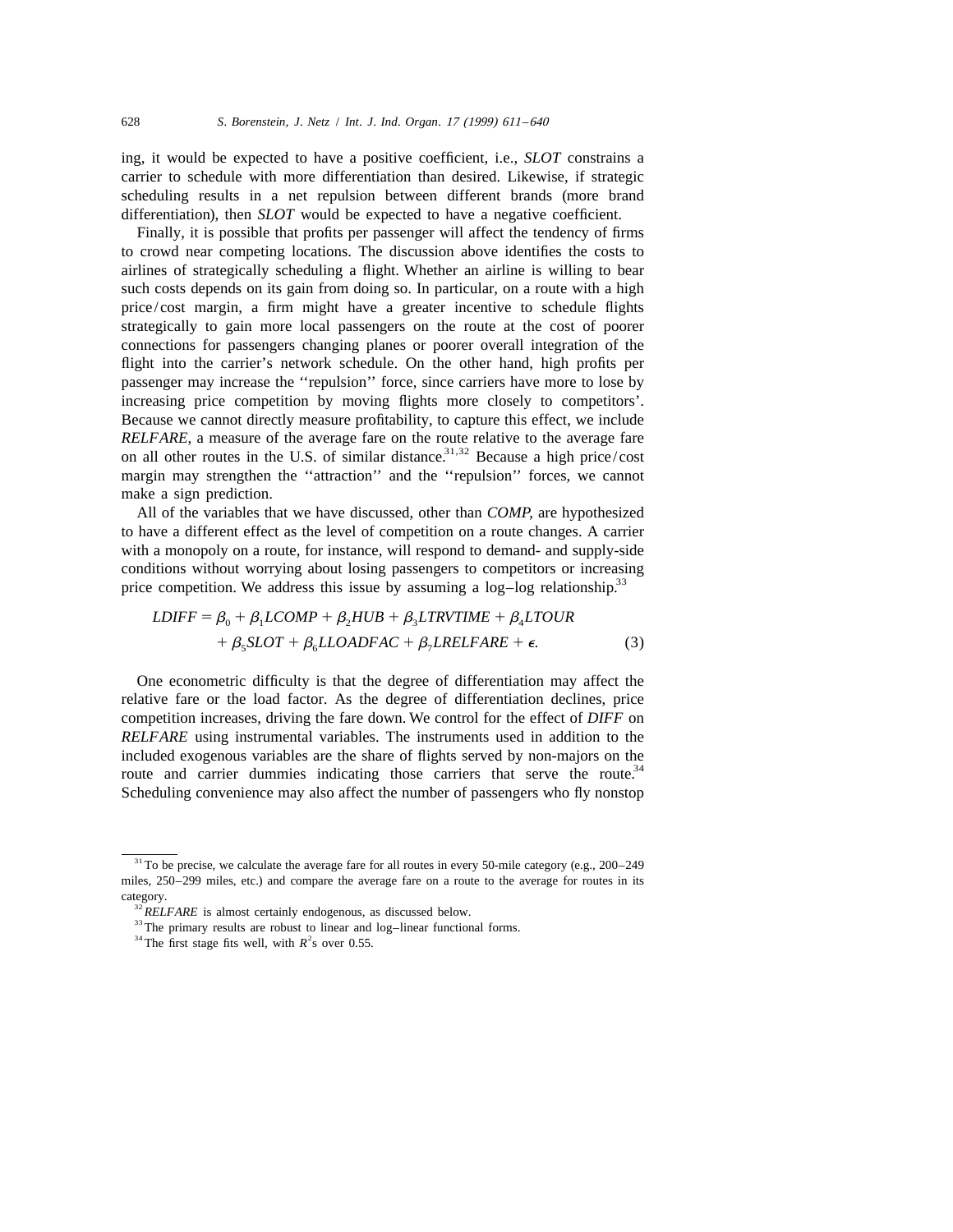on the route relative to capacity. Specification tests, however, do not reject the hypothesis that *LOADFAC* is exogenous.<sup>35</sup> Because two-stage least squares results are substantially noisier, but not substantially different, we report results with *LOADFAC* treated as exogenous.

Recognition of the possible effect of location competition on entry also raises an issue due to the nonrandom nature of each sample. We have taken the factors that determine the number of flights on a route to be irrelevant to analysis of the degree of departure-time differentiation of those flights. It is possible, however, that the number of flights on a route, which dictates whether or not a route is in a given sample, is determined in part by variables that are effectively part of the residual in Eq. (3). Even if the right-hand-side variables would be orthogonal to the residual in a ''complete'' sample, they could be correlated with the residuals in this nonrandom sample, which would lead to inconsistent coefficient estimates. This concern is common in labor economics studies that use nonrandom population samples. In our case, the resulting truncation is incidental, rather than direct, because the dependent variable in our study is not the basis for sampling.

The truncation problem in this instance is somewhat more complicated than in a typical labor supply study, for instance. In this case, the basis for selection is that the number of flights be exactly equal to the selection criterion, no greater and no less. Furthermore, we do not have a sample of included and excluded observations that would allow us to estimate Heckman's (1977) selection equation and then include the resulting  $\hat{\lambda}$  as a right-hand-side variable in Eq. (3).

Instead, we consider the bias that might result from estimating (3) ignoring the sample selection issue. The most apparent source for selection bias is that *COMP*, which appears in (3), might also appear in the selection equation. In particular, for a given route demand, routes with more competition may have lower prices and more flights. Thus, one indication of possible bias would be a correlation across the observations in the sample between *COMP* and other variables that would be in a selection equation. The correlation one might then expect to find within an *n*-flight sample is lower demand on routes that have greater competition. In each of the samples, however, *COMP* is not significantly correlated with the total number of passengers on the route or with exogenous measures of market demand such as the size of the endpoint populations. In fact, *COMP* tends to show a weak positive correlation with market size. Therefore we conclude that the potential sample selection issue does not bias our results.

<sup>&</sup>lt;sup>35</sup>The specification tests were carried out first using measures of endpoint populations as identifying instruments, and then also using the ratio of endpoint populations to capacity on the route. Taking route capacity as exogenous is questionable, but it is not much different from our sample structure that takes number of flights on the route as exogenous. In the first case, exogeneity could not be rejected in any of the regressions at the 10% level. In the second case, exogeneity could be rejected at 10% for one of the four regressions.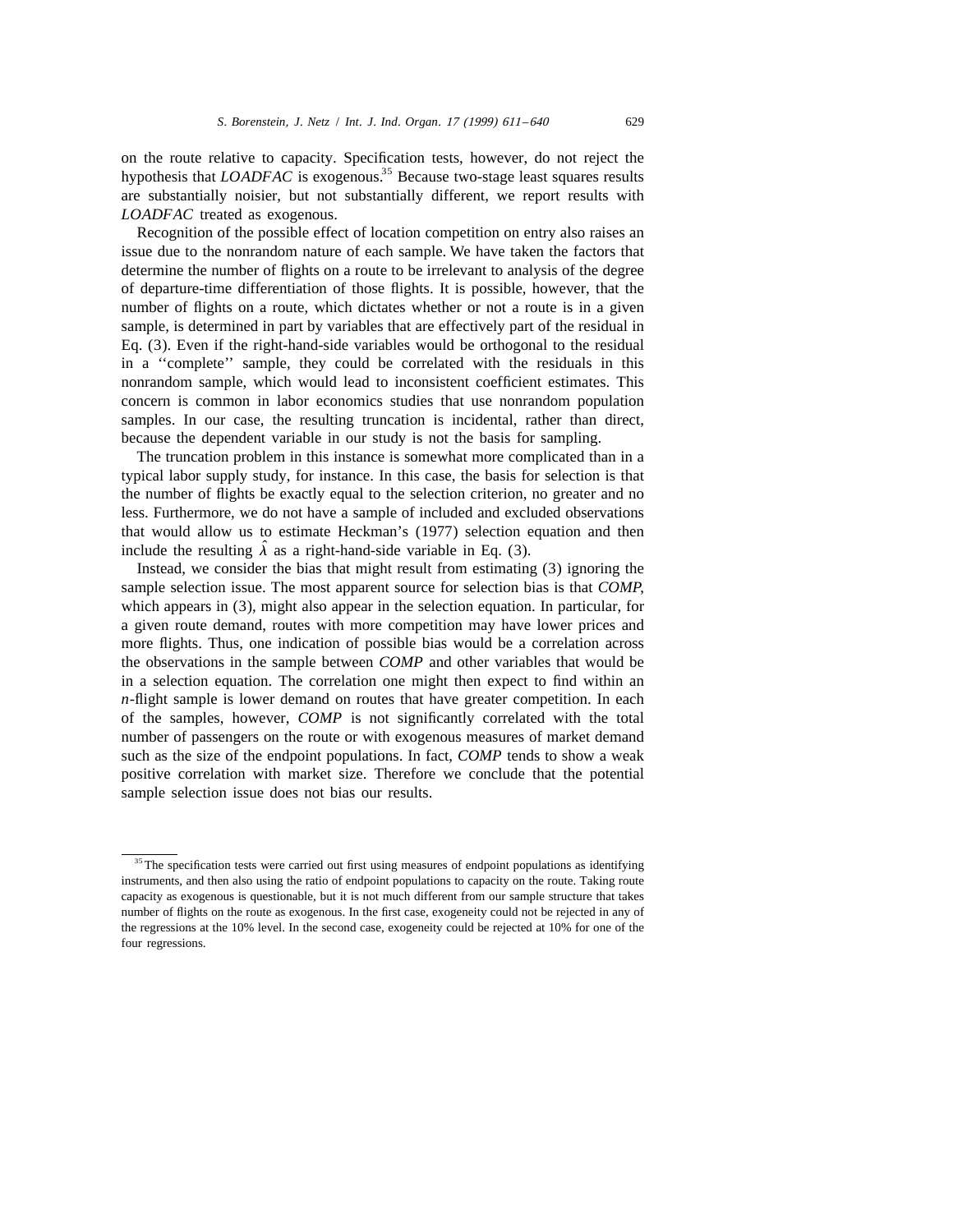A final econometric issue is possible correlation between the residuals of different observations. An observation in these datasets includes all nonstop flights from airport A to airport B. If the same number of daily flights take place from airport B to A, then that will be a separate observation in the same dataset. Between one-third and one-half of all observations in each dataset are on routes on which there are two included observations, one in each direction. In the 3-flight and 4-flight datasets, there is significant positive correlation between the residuals on routes from which two observations are drawn. On the other two, the correlation is positive, but not significant at the 10% level. We estimate the regressions using the Huber correction to estimates of standard errors when there is group correlation among the residuals, as implemented in the Stata statistical package.<sup>36</sup>

## **6. Results**

As indicated in Table 1, we effectively have four different data sets, those with three, four, five, and six daily flights in the same direction on a route. Descriptive statistics for each sample are shown in Table 3. The samples appear to be relatively similar in terms of means, and the null hypotheses of equal means and equal standard deviations across samples are not rejected for *HUB* and *RELFARE* for all samples, and for *TRVTIME*, *TOUR*, and *SLOT*, with the exception of the 6-flight sample. The null hypotheses that the means of *DIFF*, *COMP*, and *LOADFAC* are equal are rejected. Thus, it is not surprising that pooling of the data sets is rejected even when separate intercept terms are permitted for each category. Therefore, we present results from each of the four datasets separately.

The basic conclusions from Table 1 hold up in the regression results shown in Table 4. In all regressions, the coefficient estimates for *LCOMP* are negative and

formed index as well as the index presented in Eq. (2):  
\n
$$
TDIFF = \ln\left(\frac{DIFF}{1 - DIFF}\right)
$$
\n(4)

<sup>&</sup>lt;sup>36</sup>The limited range of the differentiation index also presents a potential econometric problem, implying that the assumption of a normally distributed error term may not be tenable. Of course, the index is an ad hoc measure and a monotonic transformation of the index may be an equally reliable measure of differentiation. Recognizing this, we have estimated the equation with a logistically transformed index as well as the index presented in Eq. (2):

The result is an index with infinite range. The constant marginal effect of the right-hand side variables on *TDIFF* implies that as *DIFF* approaches either limit, the right-hand side variables have less and less impact on *DIFF*. The results, however, are not substantially affected by this transformation. Because interpretation of the coefficients is complicated by the transformation, we present the results using the untransformed differentiation index.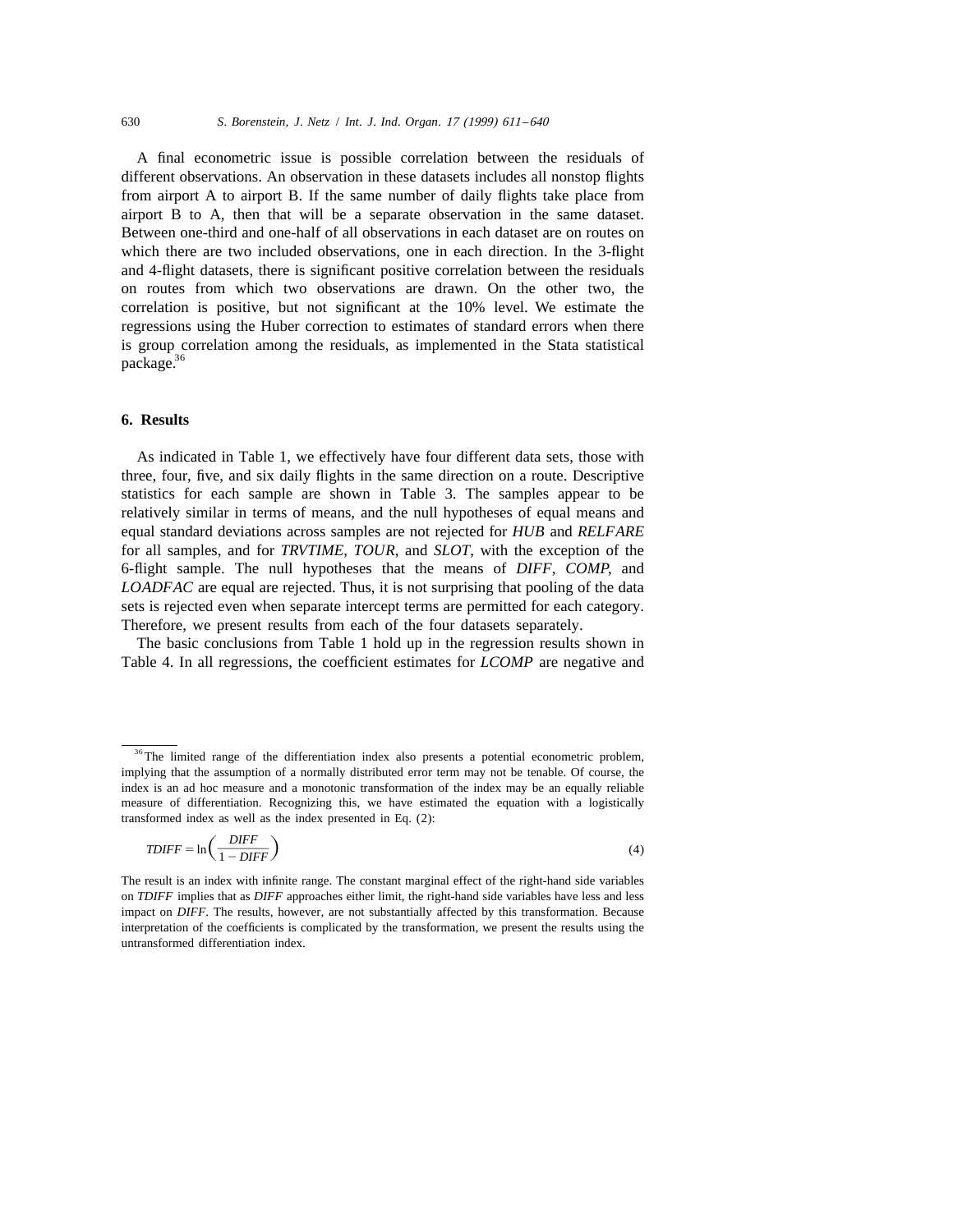| Variable                         | Mean                              | Std. dev.                | Minimum  | Maximum |
|----------------------------------|-----------------------------------|--------------------------|----------|---------|
|                                  | 3-flight markets-236 observations |                          |          |         |
| <b>DIFF</b>                      | 0.850                             | 0.136                    | 0.114    | 0.995   |
| <b>COMP</b>                      | 1.234                             | 0.486                    | 1.000    | 3.000   |
| HUB                              | 0.492                             | $\overline{\phantom{0}}$ | 0.000    | 1.000   |
| <b>TRVTIME</b>                   | 1.372                             | 0.960                    | $-0.550$ | 8.283   |
| <b>TOUR</b>                      | 0.011                             | 0.010                    | 0.003    | 0.070   |
| <b>SLOT</b>                      | 0.140                             | $\overline{\phantom{0}}$ | 0.000    | 1.000   |
| <b>LOADFAC</b>                   | 0.544                             | 0.142                    | 0.201    | 1.000   |
| <b>RELFARE</b>                   | 1.183                             | 0.331                    | 0.513    | 2.160   |
| 4-flight sample-222 observations |                                   |                          |          |         |
| <b>DIFF</b>                      | 0.829                             | 0.101                    | 0.406    | 0.986   |
| <b>COMP</b>                      | 1.483                             | 0.573                    | 1.000    | 4.000   |
| HUB                              | 0.532                             | $\overline{\phantom{0}}$ | 0.000    | 1.000   |
| <b>TRVTIME</b>                   | 1.400                             | 0.936                    | $-0.433$ | 7.733   |
| <b>TOUR</b>                      | 0.011                             | 0.010                    | 0.003    | 0.070   |
| <b>SLOT</b>                      | 0.153                             |                          | 0.000    | 1.000   |
| <b>LOADFAC</b>                   | 0.567                             | 0.140                    | 0.227    | 1.000   |
| <b>RELFARE</b>                   | 1.216                             | 0.423                    | 0.516    | 2.942   |
| 5-flight sample-166 observations |                                   |                          |          |         |
| <b>DIFF</b>                      | 0.868                             | 0.061                    | 0.640    | 0.983   |
| <b>COMP</b>                      | 1.561                             | 0.525                    | 1.000    | 3.571   |
| HUB                              | 0.536                             | $\overline{\phantom{0}}$ | 0.000    | 1.000   |
| <b>TRVTIME</b>                   | 1.442                             | 0.956                    | $-0.483$ | 5.650   |
| <b>TOUR</b>                      | 0.010                             | 0.008                    | 0.003    | 0.039   |
| <b>SLOT</b>                      | 0.187                             | $\overline{\phantom{0}}$ | 0.000    | 1.000   |
| <b>LOADFAC</b>                   | 0.539                             | 0.145                    | 0.112    | 1.000   |
| <b>RELFARE</b>                   | 1.222                             | 0.422                    | 0.442    | 2.204   |
| 6-flight sample—152 observations |                                   |                          |          |         |
| <b>DIFF</b>                      | 0.842                             | 0.061                    | 0.620    | 0.952   |
| <b>COMP</b>                      | 1.916                             | 0.550                    | 1.000    | 3.560   |
| HUB                              | 0.533                             |                          | 0.000    | 1.000   |
| <b>TRVTIME</b>                   | 1.591                             | 1.246                    | $-0.017$ | 8.050   |
| <b>TOUR</b>                      | 0.014                             | 0.012                    | 0.003    | 0.070   |
| <b>SLOT</b>                      | 0.217                             | $\overline{\phantom{0}}$ | 0.000    | 1.000   |
| <b>LOADFAC</b>                   | 0.570                             | 0.127                    | 0.149    | 1.000   |
| <b>RELFARE</b>                   | 1.132                             | 0.405                    | 0.490    | 2.942   |

Table 3 Descriptive statistics

statistically significant. For a given number of flights, product differentiation declines as competition increases. The coefficient estimate for the 3-flight sample indicates that, for a route with other variables at their sample means, going from a 3–0 market structure to a 2–1 market structure, which increases *COMP* from 1 to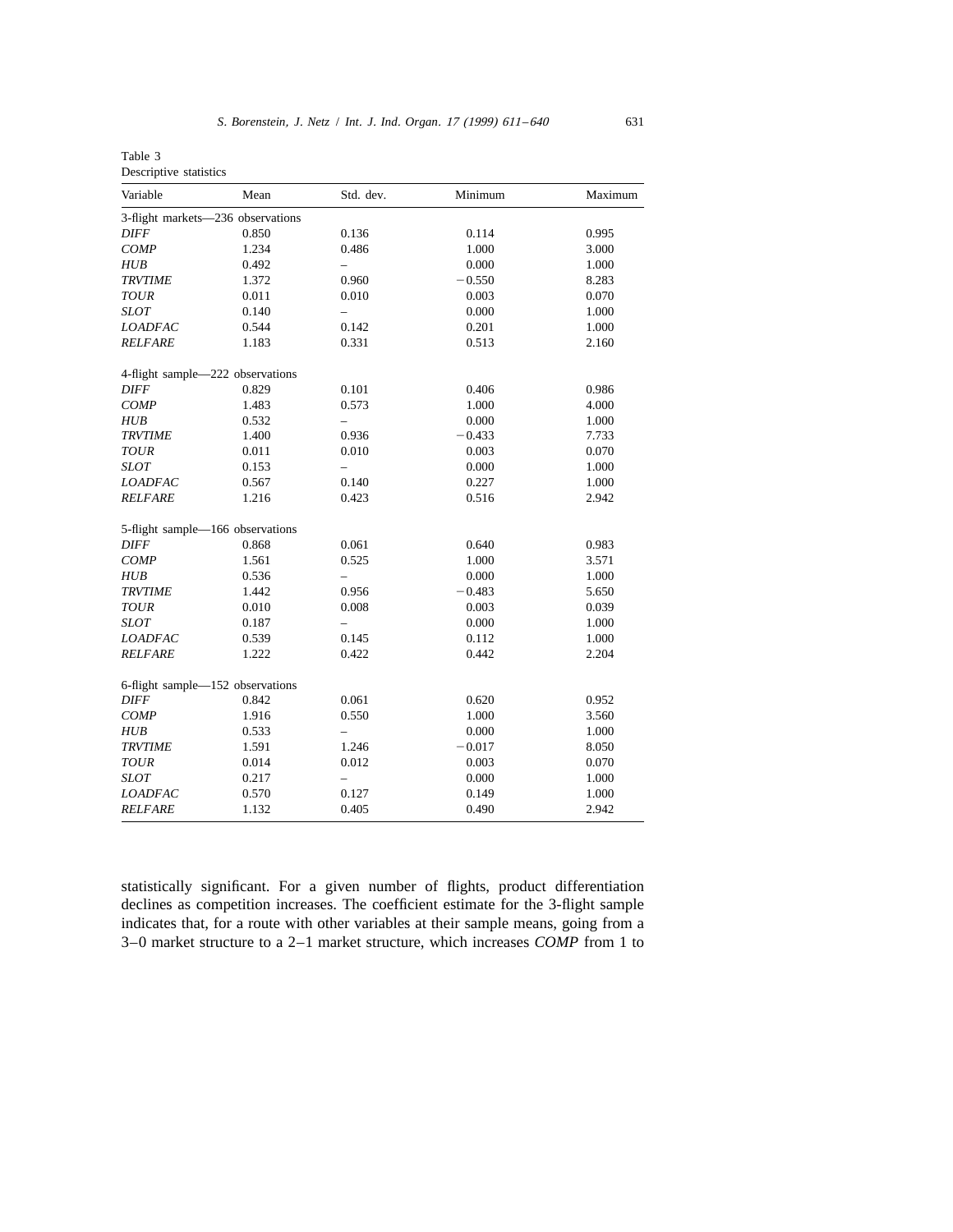| Flight sample:      | 3-flight    | 4-flight    | 5-flight    | 6-flight    |
|---------------------|-------------|-------------|-------------|-------------|
| <b>CONSTANT</b>     | $-0.159$    | $-0.052$    | $-0.054$    | $-0.149***$ |
|                     | (0.171)     | (0.086)     | (0.046)     | (0.051)     |
| <i>LCOMP</i>        | $-0.450***$ | $-0.206***$ | $-0.117***$ | $-0.075***$ |
|                     | (0.120)     | (0.034)     | (0.019)     | (0.027)     |
| <b>HUB</b>          | $-0.028$    | $-0.036$    | $-0.017**$  | $-0.021*$   |
|                     | (0.058)     | (0.033)     | (0.011)     | (0.013)     |
| SLOT                | $-0.143*$   | $-0.071**$  | $-0.014$    | $-0.018$    |
|                     | (0.078)     | (0.045)     | (0.014)     | (0.018)     |
| <b>LLOADFAC</b>     | $-0.094$    | $-0.068*$   | 0.001       | 0.005       |
|                     | (0.060)     | (0.040)     | (0.014)     | (0.029)     |
| <b>LTVTIME</b>      | $-0.075**$  | $-0.017*$   | 0.002       | 0.006       |
|                     | (0.038)     | (0.010)     | (0.006)     | (0.010)     |
| <i>LTOUR</i>        | $-0.010$    | 0.020       | 0.006       | $-0.008$    |
|                     | (0.029)     | (0.017)     | (0.009)     | (0.010)     |
| <b>LRELFARE</b>     | $-0.091$    | 0.063       | $-0.021$    | 0.012       |
|                     | (0.103)     | (0.054)     | (0.019)     | (0.029)     |
| <b>Observations</b> | 231         | 220         | 170         | 153         |
| $R^2$               | 0.40        | 0.30        | 0.26        | 0.07        |

| $1$ ave $\pm$                                                           |  |  |  |
|-------------------------------------------------------------------------|--|--|--|
| IV estimation of log-log specification dependent variable: <i>LDIFF</i> |  |  |  |

\*\*\*Significant at 1%. \*\*Significant at 5%. \*Significant at 10%.

1.8, causes the index to fall from 0.856 to 0.657.<sup>37,38</sup> The former index corresponds to one flight at 8 am, one at noon, and one at 5:05 pm, while the latter would imply moving the third flight up to 2:30 pm if the first two remained at 8 am and noon. Moving from a  $3-0$  market to a  $1-1-1$  market structure causes the index to fall to 0.522, corresponding to 8 am, noon, and 12:09 pm flights.

While that conclusion might be interpreted as support for a Hotelling-like incentive to strategically locate brands near competitors', other interpretations are also possible. One might argue, for instance, that the observed effect results from the network integration problem that each carrier must solve. A single airline schedules its flights on a given route so that they make the most valuable or profitable links with the airline's other flights. This is likely to involve scheduling departure times so that the flights arrive or depart a hub airport at the same times as the carrier's other flights. It also involves scheduling equipment so that an aircraft is properly positioned to be used for a sequence of profitable flights. In comparison, even if two carriers on a route were not strategically positioning their flights to gain a larger share of traffic on the route, the fact that their other flights

Table 4

 $37$  Continuous variables are evaluated at their means. For this example, we assume that this is a route that includes a slot-constrained airport  $(SLOT=1)$  and does not include a hub  $(HUB=0)$ .

 $38$ Note that the change is quite large,  $80\%$  in this case, so the change in the log value is not a close approximation to the percentage change.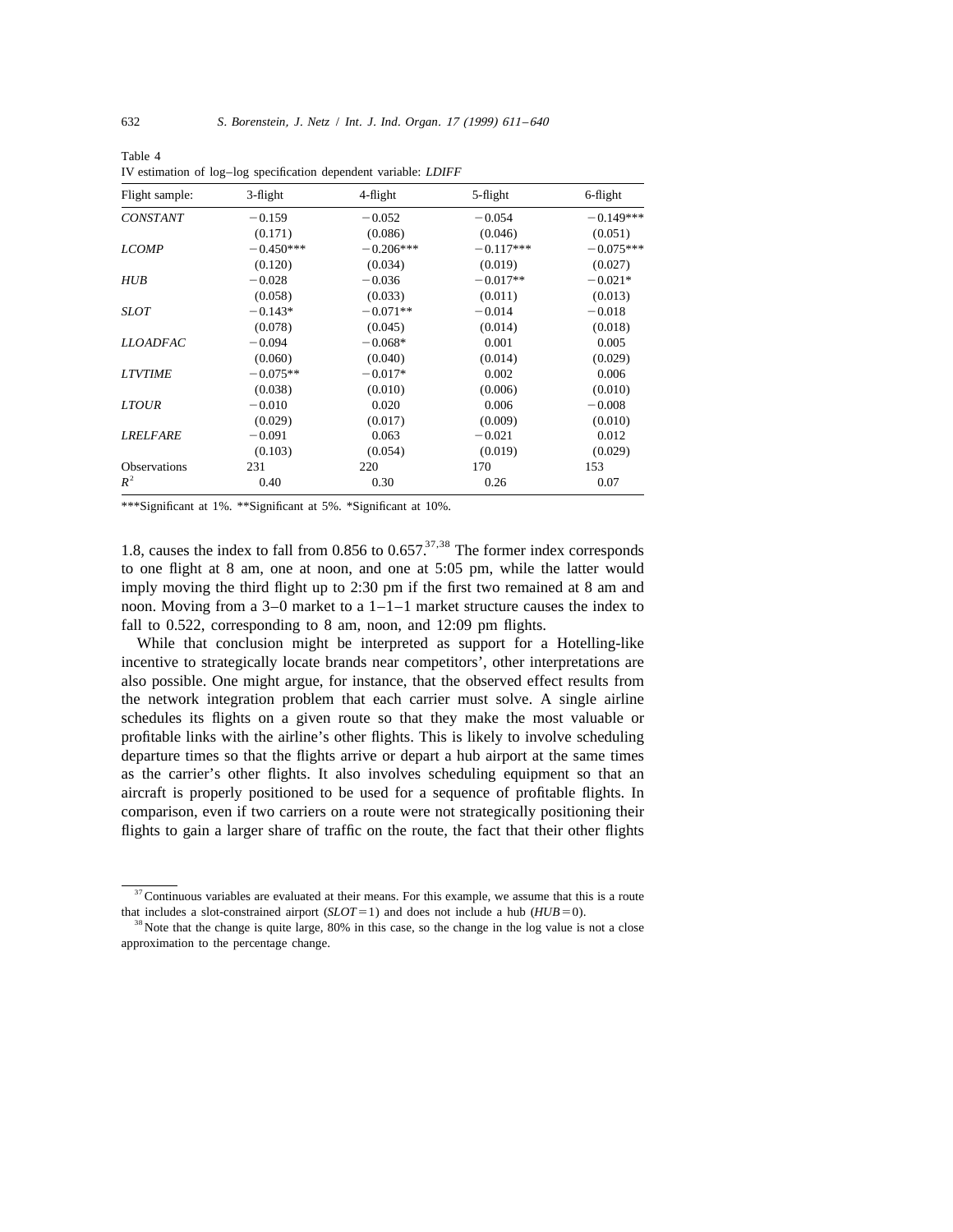on other routes are not coordinated across airlines is likely to lead to more crowding of the airlines' flights on the observed route. Thus, while more competition is correlated with less product differentiation, it may not follow that competition causes a strategic attraction tendency between brands. Indeed, the results on the other variables suggest that may not be the case.

For example, two of the independent variables—*HUB* and *SLOT*—indicate the ease with which an airline can schedule its flights. The coefficients on these variables are all negative and half are statistically significant. When a route includes a hub or a slot-constrained airport, the airlines have less flexibility in scheduling. The negative coefficient indicates that, given the constraint, flights are scheduled with less differentiation than without the constraint. That is, firms would prefer more differentiation.

The estimated impact of *LOADFAC* is less robust, but its negative estimated coefficient for the 3- and 4-flight samples also can be interpreted as implying a sort of competitive "repulsion" rather than "attraction" among carriers.<sup>39</sup> When load factors are high, we argued that firms have less desire to engage in strategic scheduling, of either the attraction or the repulsion type. The negative coefficient estimates indicate that this decline in strategic scheduling is associated with a decline in product differentiation, implying that strategic scheduling causes increased product differentiation.<sup>40</sup>

The impact of travel time (*TRVTIME*) is generally negative as predicted. The longer the travel time, the more airlines are constrained by passengers' MPDTs. Routes with longer flights as measured by travel time tend to exhibit less product differentiation, probably due to the increased difficulty of scheduling arrival and departure times that are both at times that travelers consider reasonable.

The results on *LTOUR* and *LRELFARE* are not robust; the coefficients on both variables alternate in sign, and neither is significant. The results on *LTOUR* may be due to the conflicting incentives tourist passengers offer airlines. We argued that the preferred departure times of tourists are more spread out over the day, which, *ceteris paribus*, would lead to more differentiation. However, the schedule delay cost to tourists is low, reducing the incentive to respond to these passengers and allowing the airline to continue to respond to the demands of business travelers. Also, business travelers are a source of considerably more profit than are tourists, so unless a route is primarily tourists, it may well pay for an airline to cater to business travelers, despite losing tourist passengers. The results on *LRELFARE* may similarly be due to the conflicting incentives arising from high price/cost

<sup>&</sup>lt;sup>39</sup>The estimated (positive) coefficients in the 5- and 6-flight sample are not close to conventional significance levels.

<sup>40</sup>A referee points out an alternative interpretation: routes with higher *LOADFAC* may be those with more distinct demand peaks not captured by our demand variables, which would also be associated with less departure-time differentiation for reasons not related to strategic scheduling.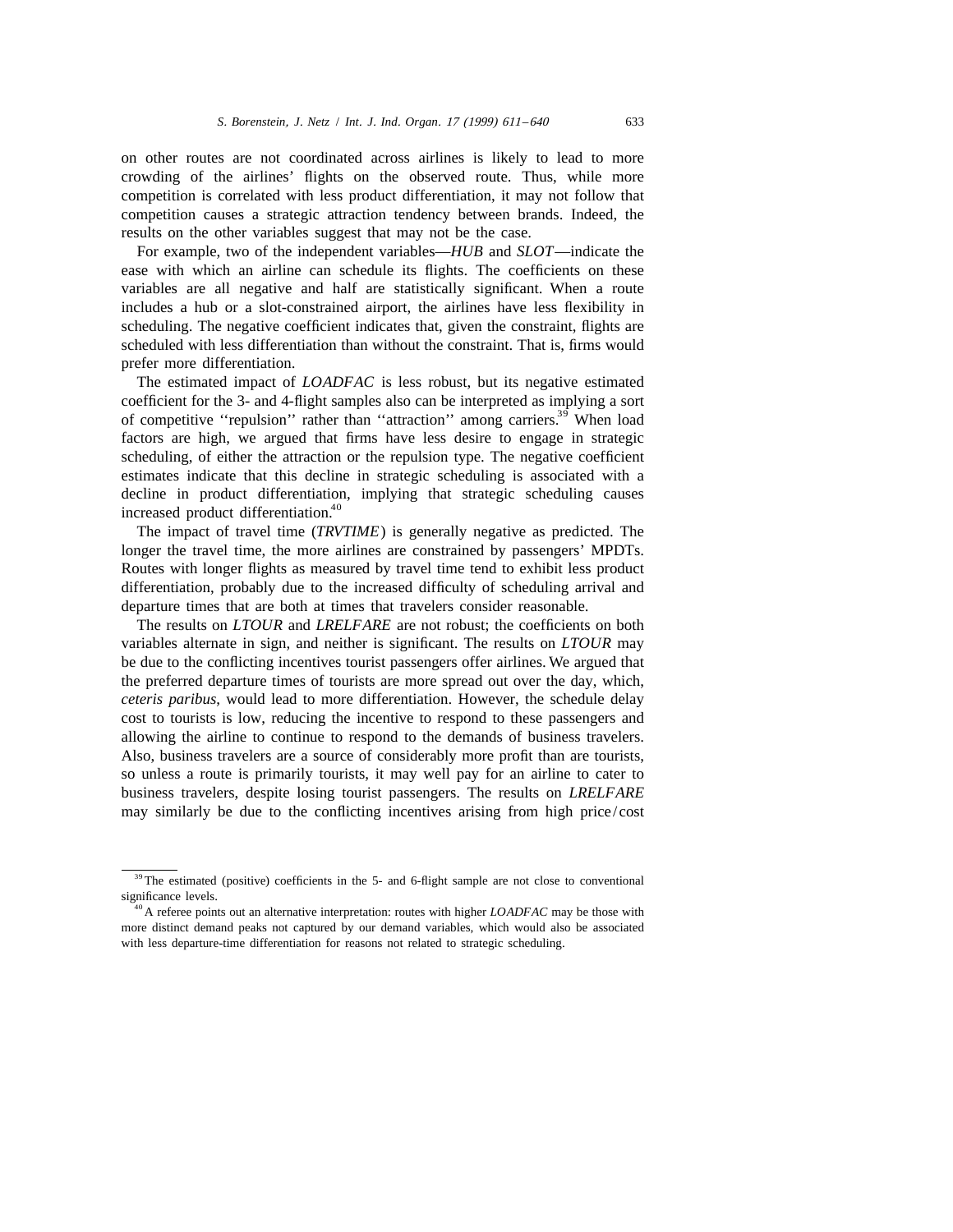margins. While a high margin increases the attraction force, since there is more to be gained by stealing customers, it also strengthens the repulsion force, because there is more to lose from increasing price competition. It may be that, on average, these two forces offset each other. $41$ 

Overall, one might interpret our results as suggesting that airlines are inclined to schedule flights such that they are farther away from competitors, rather than succumbing to an incentive for minimal differentiation. The variables that measure constraints on scheduling indicate that constraints lead to less differentiation.

While these results are provocative, a possibly cleaner test of the basic Hotelling conjecture is available using data from the regulated period in the airline industry. In that era, the threat of price competition was absent, since fares were set by regulators. In such a situation, airlines can schedule their flights closer together without a fear of increased price competition.

## **7. Differentiation with exogenous prices: The airline regulation era**

To gain some insight into the effect of price competition on the tendency of firms to differentiate their product, we also have gathered data for 1975, a period in which airlines were subject to fare and entry regulation. Because data on airlines and departure times must be gathered by hand from the Official Airline Guide, we only have data for three- and four-flight routes. During this period of regulation, fares were set exogenously by the Civil Aeronautics Board, based on the distance of the flight. In 1986, while an airline had an incentive to schedule its flight close to competitors' in order to steal customers, the downside to such a strategy was an increase in price competition due to reduced product differentiation. In 1975, this offsetting effect was considerably muted.<sup>42</sup>

The variables for the 1975 analysis are calculated in much the same manner as described previously. The most notable change is the substitution of *FARE* for *RELFARE*. Recall that *RELFARE* is included as a proxy for the price/cost margin. Since the CAB set airfares using a distance-based formula, virtually all routes of the same distance had the same fare, and a relative fare measure such as we used for the 1986 data would not be useful in controlling for cost. However, it is widely recognized that longer routes with higher fares also had higher price/cost margins. That is, the marginal price per mile in the CAB fare formula was greater than the

<sup>&</sup>lt;sup>41</sup> It is also worth noting that *TOUR* and *RELFARE* are significantly negatively correlated, which could account for the large standard errors on their parameter estimates. However, *TOUR* and *RELFARE* are also jointly insignificant.

<sup>&</sup>lt;sup>42</sup> Firms were still able to compete on service quality and other factors, including flight frequency. In fact, service-quality competition led to much lower load factors and greater excess capacity on routes prior to deregulation. Thus, the sample of routes with a given number of flights could be quite different in 1975 than in 1986. For example, the 4-flight routes in 1975 have fewer total passengers.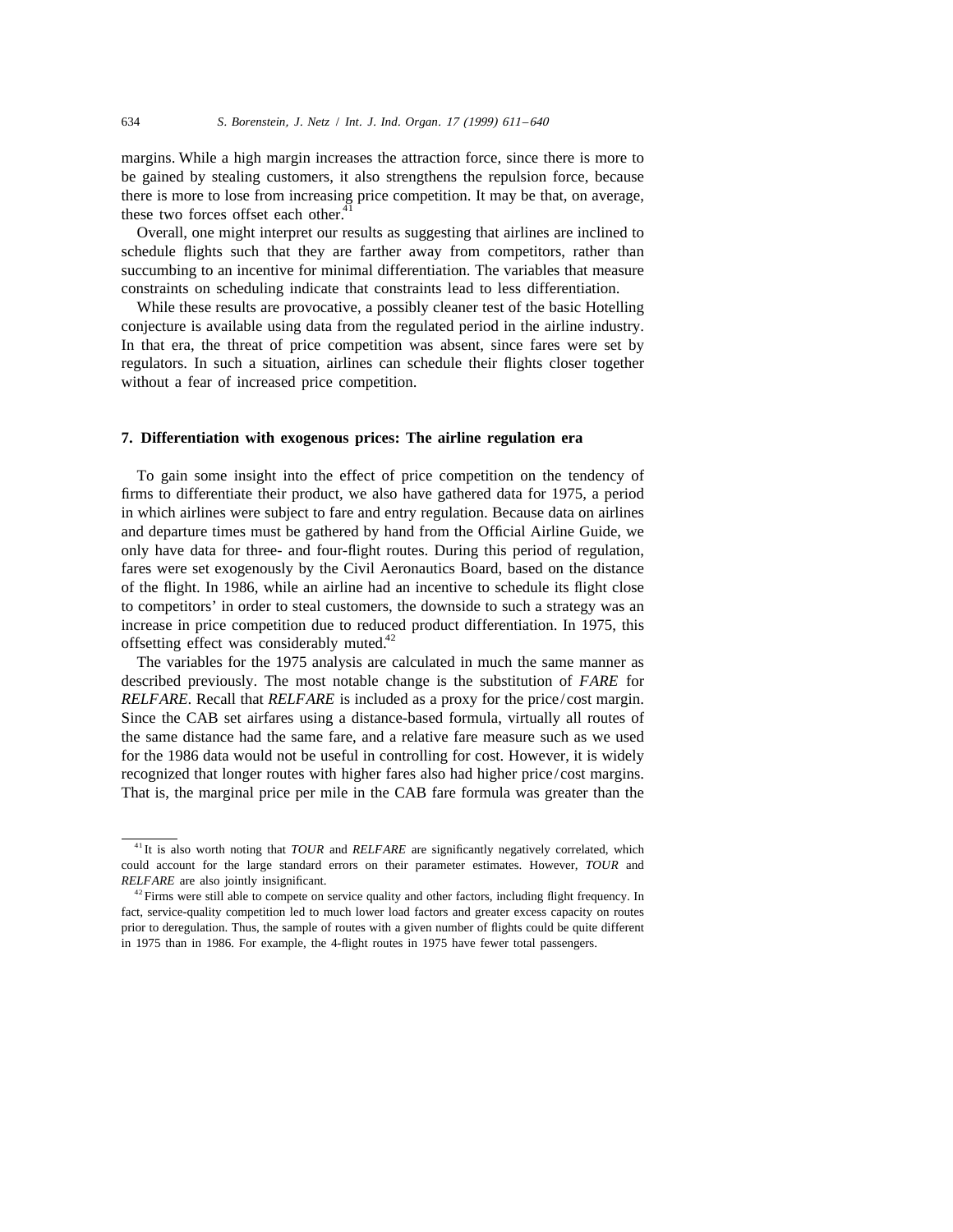actual marginal cost of flying a longer route. We therefore use *FARE* to control for the effect of profitability on differentiation, since higher fares are generally associated with higher price/cost margins. The 1975 data also differ from the 1986 approach in that the route structure under regulation was a point-to-point system, rather than a hub-and-spoke system. Thus, there is no hub variable in this sample.<sup>43</sup> Finally, only four airports were slot-constrained in 1975: Chicago O'Hare, New York's Kennedy and LaGuardia airports, and Washington National. The means and standard deviations for all variables are very similar across the two time periods, as can be seen by comparing Tables 3 and 5.

We begin by examining the same descriptive statistics as before. An examination of the average differentiation index across various market structures, as presented in Table 6, reveals the same pattern as in the deregulation-era data. What does differ is the correlation between the degree of product differentiation and the Herfindahl index. Surprisingly, the two variables are correlated at a much lower level during the regulated period.<sup> $44$ </sup> Absent the threat of price competition,

| Table 5                |  |
|------------------------|--|
| Descriptive statistics |  |

| Variable                          | Mean  | Std. dev. | Minimum  | Maximum |
|-----------------------------------|-------|-----------|----------|---------|
| 3-flight markets-267 observations |       |           |          |         |
| DIFF                              | 0.847 | 0.116     | 0.462    | 0.998   |
| COMP                              | 1.202 | 0.408     | 1.000    | 3.003   |
| <b>TRVTIME</b>                    | 1.284 | 1.168     | $-0.367$ | 8.000   |
| <b>TOUR</b>                       | 0.014 | 0.017     | 0.002    | 0.070   |
| SLOT                              | 0.090 |           | 0.000    | 1.000   |
| <i>LOADFAC</i>                    | 0.523 | 0.138     | 0.142    | 0.839   |
| <i>FARE*</i>                      | 68.62 | 44.20     | 26.45    | 260.18  |
| 4-flight sample-150 observations  |       |           |          |         |
| DIFF                              | 0.844 | 0.090     | 0.556    | 0.978   |
| COMP                              | 1.232 | 0.384     | 1.000    | 2.667   |
| <b>TRVTIME</b>                    | 1.334 | 1.398     | $-0.367$ | 8.100   |
| <b>TOUR</b>                       | 0.011 | 0.013     | 0.002    | 0.070   |
| SLOT                              | 0.173 |           | 0.000    | 1.000   |
| <b>LOADFAC</b>                    | 0.519 | 0.134     | 0.062    | 0.838   |
| FARE*                             | 63.62 | 40.28     | 23.92    | 219.47  |

\*Real 1986 dollars.

<sup>&</sup>lt;sup>43</sup>The tourist variable is also slightly changed from 1986. For about a quarter of the sample, we do not have data on ticket originations by city, which is necessary to compute a weighted average of the tourist variable for each city. For these routes we use the simple average across the two cities.

<sup>&</sup>lt;sup>44</sup>A large proportion of this difference is driven by the  $1-1-1$  observations in the deregulated era, which exhibit an exceedingly low degree of differentiation. When these ten observations are omitted, the correlation between the differentiation index and the Herfindahl index drops from 0.520 to 0.389. Nonetheless, the correlation is lower in the regulated era.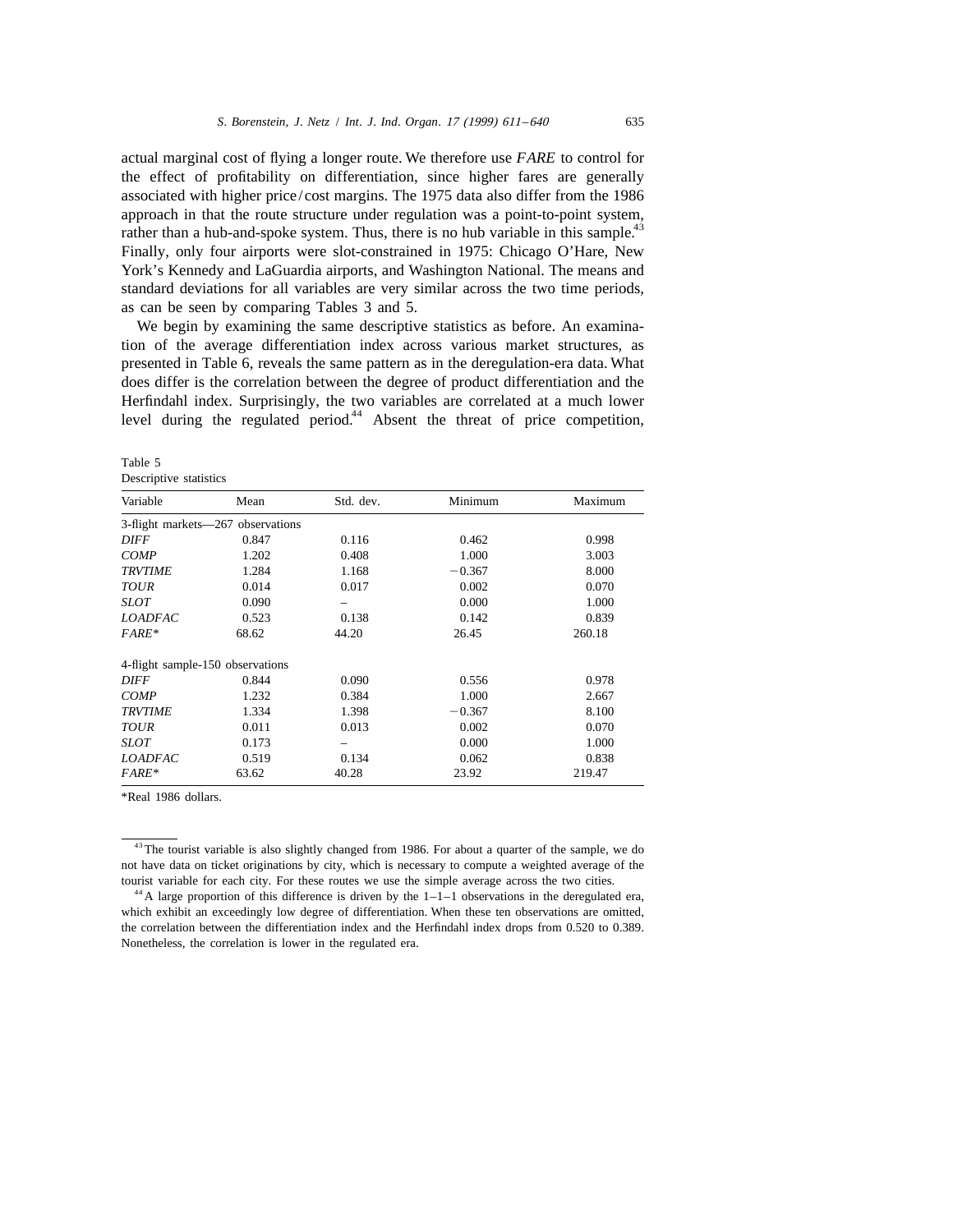|                              |          |         | 3-flight markets—267 observations (DIFF/HERF correlation: 0.280) |                |         |
|------------------------------|----------|---------|------------------------------------------------------------------|----------------|---------|
| Mkt Struc                    | $3-0$    | $2 - 1$ | $1 - 1 - 1$                                                      |                | All     |
| <b>Obs</b>                   | 207      | 55      | 5.                                                               |                | 267     |
| $Avg$ <i>DIFF</i> $\ddagger$ | $0.865*$ | 0.786   | 0.789                                                            |                | 0.847   |
| SE of Avg                    | (0.007)  | (0.020) | (0.007)                                                          |                | (0.007) |
|                              |          |         | 4-flight markets-150 observations (DIFF/HERF correlation: 0.328) |                |         |
| Mkt Struc                    | $4 - 0$  | $3 - 1$ | $2 - 2$                                                          | $2 - 1 - 1$    | All     |
| <b>Obs</b>                   | 105      | 29      | 14                                                               | $\overline{c}$ | 150     |
| Avg $DIFF$ :                 | $0.862*$ | 0.811   | 0.773                                                            | 0.829          | 0.844   |
| SE of Avg                    | (0.007)  | (0.018) | (0.030)                                                          | (0.121)        | (0.007) |
|                              |          |         |                                                                  |                |         |

Average differentiation index by sample and market structure<sup>1</sup>

<sup>1</sup>The market structure indicates the number of flights by each carrier, e.g., 4-2 means one carrier schedules four flights and one carrier schedules two flights.

\*Indicates the mean is significantly different than that of the neighbor to the right at the 5% level. ‡The mean value of the differentiation index is significantly different than 1 at the 5% level, for all market structures, except 2–1–1.

concentration appears to have a weaker, not a stronger, (negative) association with departure time differentiation. The comparison of *BTWNRATIO* across market structures in Table 7 gives similar results as under the deregulated period, indicating that the degree of differentiation between flights of different carriers is less than the average degree of differentiation for all flights.

Table 8, using 1975 data, parallels the regressions reported in Table 4 for 1986 data, with the changes noted above. Results with the regulation-era data indicate that competition exerted a negative influence on the degree of product differentiation. However, the magnitude of the effect is considerably smaller than estimated

Table 7

Average *BTWNRATIO*<sup>1</sup>, by sample and market structure

| 3-flight markets |          |         |             |
|------------------|----------|---------|-------------|
| Mkt Struc        | $2 - 1$  |         |             |
| <b>Obs</b>       | 55       |         |             |
| Avg BTWNRATIO†   | 0.916    |         |             |
| S.E. of Avg      | (0.014)  |         |             |
| 4-flight markets |          |         |             |
| Mkt Struc        | $3 - 1$  | $2 - 2$ | $2 - 1 - 1$ |
| Obs              | 29       | 14      | 2           |
| Avg BTWNRATIO†   | $0.606*$ | 0.712   | 0.948       |
| S.E. of Avg      | (0.030)  | (0.033) | (0.076)     |
|                  |          |         |             |

<sup>1</sup>BTWNRATIO is the average time distance of flights scheduled by different carriers relative to the average time distance between all flight pairs on a route.

†The mean *BTWNRATIO* is significantly less than 1 at the 5% level for all market structures except  $2 - 1 - 1$ .

\*Indicates the mean is significantly different than that of the neighbor to the right at the 5% level.

Table 6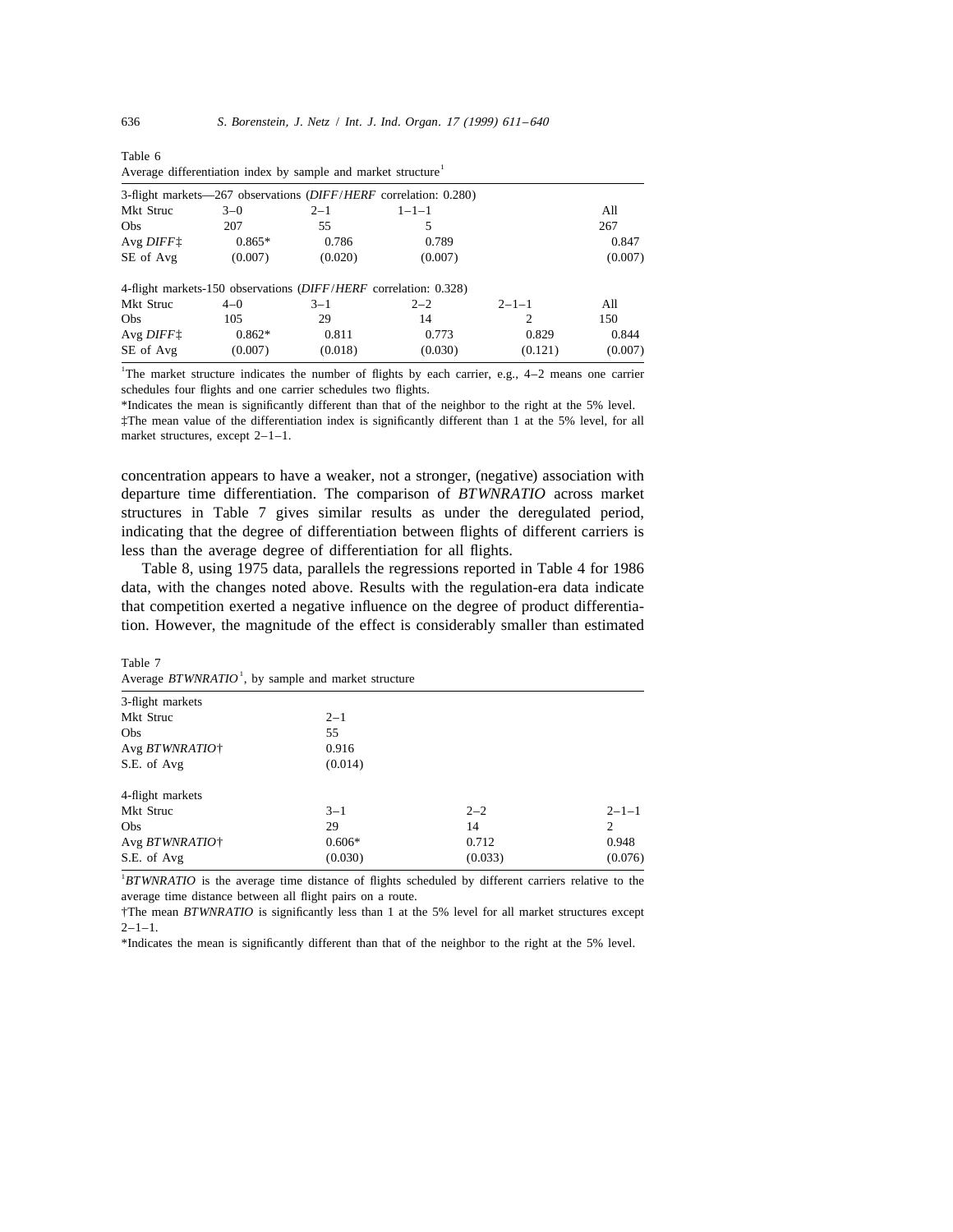| Flight sample:      | 3-flights   | 4-flights   |
|---------------------|-------------|-------------|
| <b>CONSTANT</b>     | 0.180       | $0.341*$    |
|                     | (0.159)     | (0.177)     |
| <b>LCOMP</b>        | $-0.133***$ | $-0.074*$   |
|                     | (0.045)     | (0.044)     |
| <b>SLOT</b>         | $-0.039$    | 0.011       |
|                     | (0.032)     | (0.026)     |
| <b>LLOADFAC</b>     | $0.078**$   | $0.056*$    |
|                     | (0.039)     | (0.034)     |
| <b>LTRVTIME</b>     | $0.022*$    | $-0.001$    |
|                     | (0.012)     | (0.013)     |
| <b>LTOUR</b>        | $-0.012$    | 0.006       |
|                     | (0.013)     | (0.013)     |
| <b>LFARE</b>        | $-0.077***$ | $-0.101***$ |
|                     | (0.028)     | (0.034)     |
| <b>Observations</b> | 223         | 127         |
| $R^2$               | 0.11        | 0.19        |

Table 8 IV estimation of log–log specification dependent variable: *LDIFF*

\*\*\*Significant at 1%. \*\*Significant at 5%. \*Significant at 10%.

in 1986. As before, we examine the impact of changing from a  $3-0$  to  $2-1$  to 1–1–1 market structure on the degree of differentiation, assuming that the other variables are at their sample means. A movement from 3–0 to 2–1 decreases the differentiation index from 0.822 to 0.761. If two flights are scheduled at 8 am and noon, then the former implies that the third flight is scheduled at 4:21 pm, and the latter at 3:32 pm. A movement to a  $1 - 1 - 1$  market structure decreases the index to 0.711, which corresponds to the third flight moving to 2:18 pm. These changes are substantially smaller than implied by the results using deregulation-era data.

Recall that three variables measure how tightly constrained an airline is in strategically scheduling a flight—*HUB*, *SLOT*, and *TRVTIME*. *HUB* is irrelevant in the regulated time period; *SLOT* is insignificant; and, when significant, *TRVTIME* is positive. In the deregulated era, all three variables were generally negative and often significant, indicating that airlines preferred to differentiate their flights more when faced with competition, but could not due to scheduling constraints. In contrast, carriers do not appear to be affected by constraints in the regulated period; when competition changes, regulated carriers have more freedom to adjust schedules strategically, and respond by reducing differentiation. In other words, the appearance that competition reduced differentiation by a larger amount in the deregulated period may be an artifact of structural changes in network considerations (a move from a point-to-point system to a hub-and-spoke system).

It is also possible that airlines adjust to the absence of price competition by competing in quality dimensions: scheduling flights more responsively to passengers' preferred departure times. When airlines can adjust their prices, a passenger who deviates from her preferred departure time may be compensated with a lower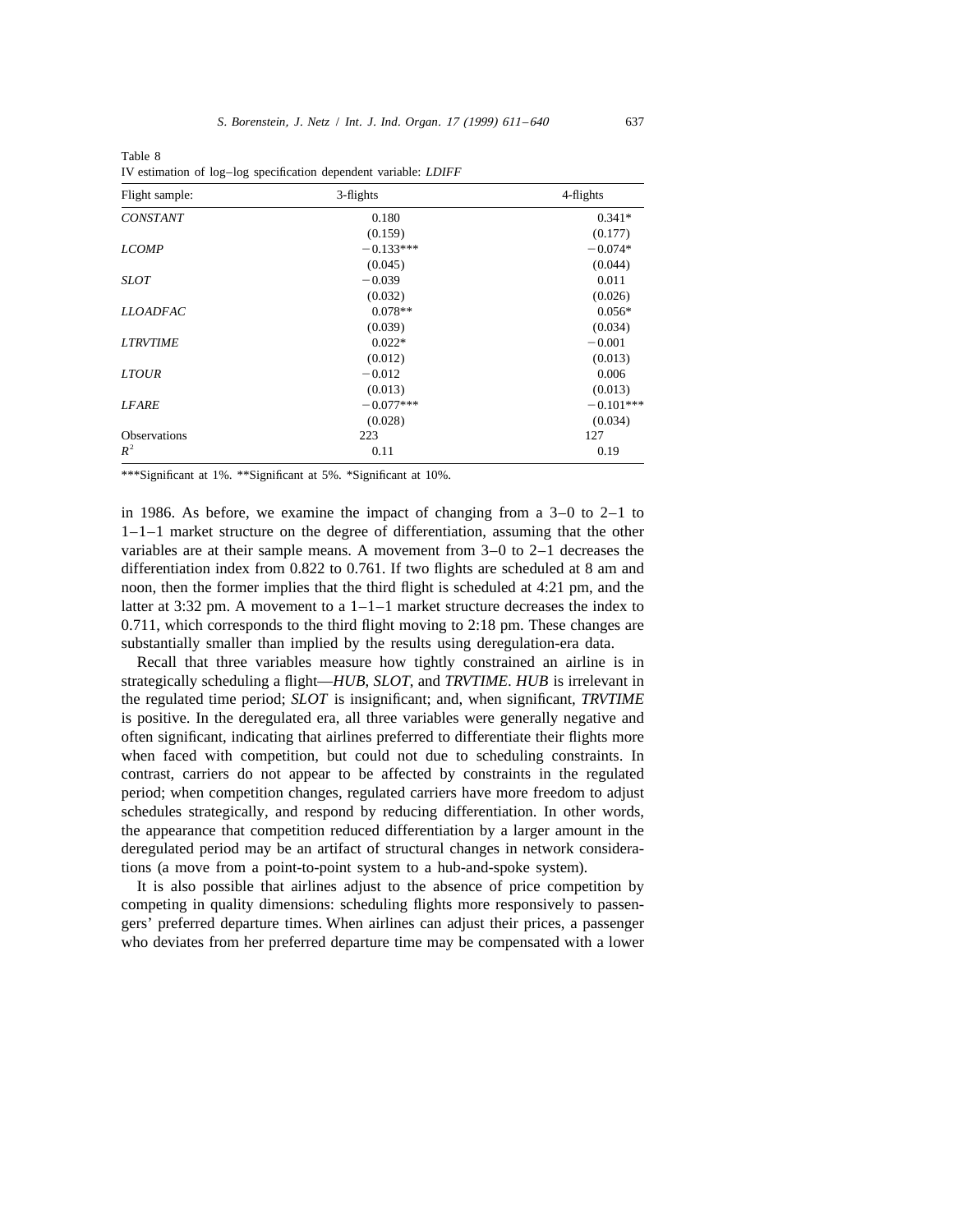fare. When price is set by a regulator, this compensation is unavailable. The variables that we include to control for the distribution of preferred departure times, *TRVTIME* and *TOUR*, do not appear to add much explanatory power. In essence, the airline may be more worried about losing passengers at the ''endpoints'' of the day when they cannot adjust price.

The primary determinants of differentiation, apart from *COMP*, appear to be *FARE*, which, as explained above, indicates the profitability per passenger, and the load factor. Consistent with our earlier discussion of the airline's tradeoff between attracting passengers and integrating the flight into its system, the fare appears to have a significantly negative impact on the degree of product differentiation. There was greater differentiation on routes with low price/cost margins, where airlines had less to gain by trying to steal customers from competitors. The coefficient on the load factor is significantly positive, indicating that routes with higher load factors exhibit more product differentiation. This too is consistent with expectations: if flights are relatively full, there is no point to trying to steal customers from competitors.

## **8. Conclusions and interpretations**

Simple descriptive statistics show that on a route with a given number of daily flights, departure times are less differentiated if the route is served by competing airlines than if it is served by a single firm. In our econometric analysis we have attempted to control for the other factors that might affect departure-time crowding, and have found a negative relationship between competition and product differentiation that is significant, both statistically and in terms of the size of this effect. While these results might be interpreted as indication of a competitive tendency towards reduced product differentiation, as conjectured by Hotelling and others, we argue that this conclusion is difficult to square with the other estimated effects on differentiation.

Some of the other coefficient estimates could be interpreted as implying that carriers respond to increased logistical flexibility in scheduling by increasing their differentiation from competing brands. Furthermore, high capacity utilization, which decreases the incentives for strategic scheduling, is (weakly) associated with less product differentiation, also implying that strategic scheduling increases differentiation.

When prices are fixed, most models of differentiation predict that there will be a stronger tendency for firms to crowd their brands towards competitors'. While our results from the era of regulated prices show that an increase in competition is significantly associated with less product differentiation, the raw statistical correlation and econometrically estimated causal relationship is weaker in the regulated fixed-price era (1975) than in the unregulated period (1986). At the same time, however, the indicators we found in the 1986 sample that airlines respond to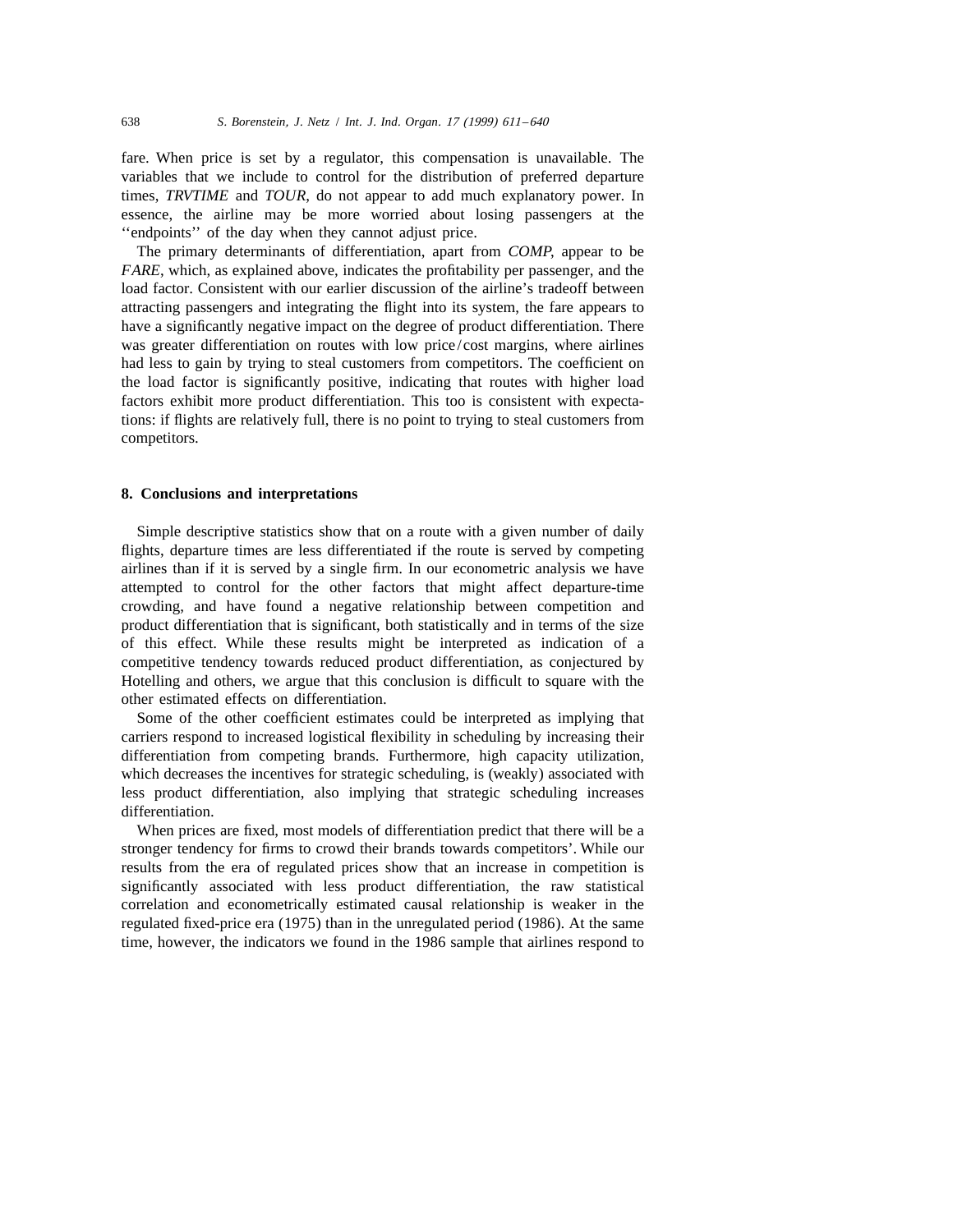greater scheduling flexibility by increasing differentiation are not evident in the 1975 sample. In the 1975 samples, a decrease of scheduling constraints does not appear to affect the degree of departure time crowding. Furthermore, low load factors, which seem likely to increase the incentive to schedule strategically are significantly associated with less differentiation in departure times. Overall, it appears that the predictions of location models with exogenous prices are supported by the results from the 1975 data.

### **Acknowledgements**

We thank Jon Haveman, Phil Howrey, Peter Reiss, Nancy Rose, two anonymous referees and seminar audiences at the University of Illinois, Harvard, MIT, and Stanford. Jamie Woods provided excellent research assistance. Any remaining errors are our own.

#### **References**

- Anderson, S., 1987. Spatial competition and price leadership. International Journal of Industrial Organization 5, 369–398.
- d'Aspremont, C., Gabszewicz, J.J., Thisse, J.-F., 1979. On Hotelling's stability in competition. Econometrica 17, 1145–1151.
- Bensaid, B., dePalma, A., 1993. Spatial Multiproduct Oligopoly. Unpublished manuscript.
- Borenstein, S., 1989. Hubs and high fares: Dominance and market power in the US airline industry. RAND Journal of Economics 20, 344–365.
- Borenstein, S., Rose, N.L., 1994. Competition and price dispersion in the US airline industry. Journal of Political Economy 103, 653–683.
- Brown-Kruse, J., Cronshaw, M.B., Schenk, D.J., 1993. Theory and experiments on spatial competition. Economic Inquiry 31, 139–165.
- Denzau, A., Kats, A., Slutsky, S., 1985. Multi-agent equilibria with market share and ranking objectives. Social Choice and Welfare 2, 95–117.
- DePalma, A., Ginsburgh, V., Papageorgiou, Y., Thisse, J.-F., 1985. The principle of minimum differentiation holds under sufficient heterogeneity. Econometrica 53, 767–781.
- Douglas, G.W., Miller, J.C. III, 1974. Economic regulation of domestic air transport: theory and policy. Brookings Institution, Washington D.C.
- Eaton, C.B., 1972. Spatial competition revisited. Canadian Journal of Economics 5, 268–278.
- Eaton, C.B., Lipsey, R.G., 1976. The non-uniqueness of equilibrium in the Loschian location model. American Economic Review 66, 77–93.
- Eaton, C.B., Lipsey, R.G., 1975. The principle of minimum differentiation reconsidered: Some new developments in the theory of spatial competition. Review of Economic Studies 42, 27–49.
- Gabszewicz, J.J., Thisse, J.-F., 1986. Spatial competition and the location of firms. In: Gabszewicz et al. (Eds.), Location Theory. Harwood Academic Press, London.
- Greenhut, M.L., Norman, G., Hung, C.-S., 1987. The Economics of Imperfect Competition: A Spatial Approach. Cambridge University Press, Cambridge.

Heckman, J.J., 1977. Sample selection bias as a specification error. Econometrica 47, 153–161.

Hotelling, H., 1929. Stability in competition. Economic Journal 39, 41–57.